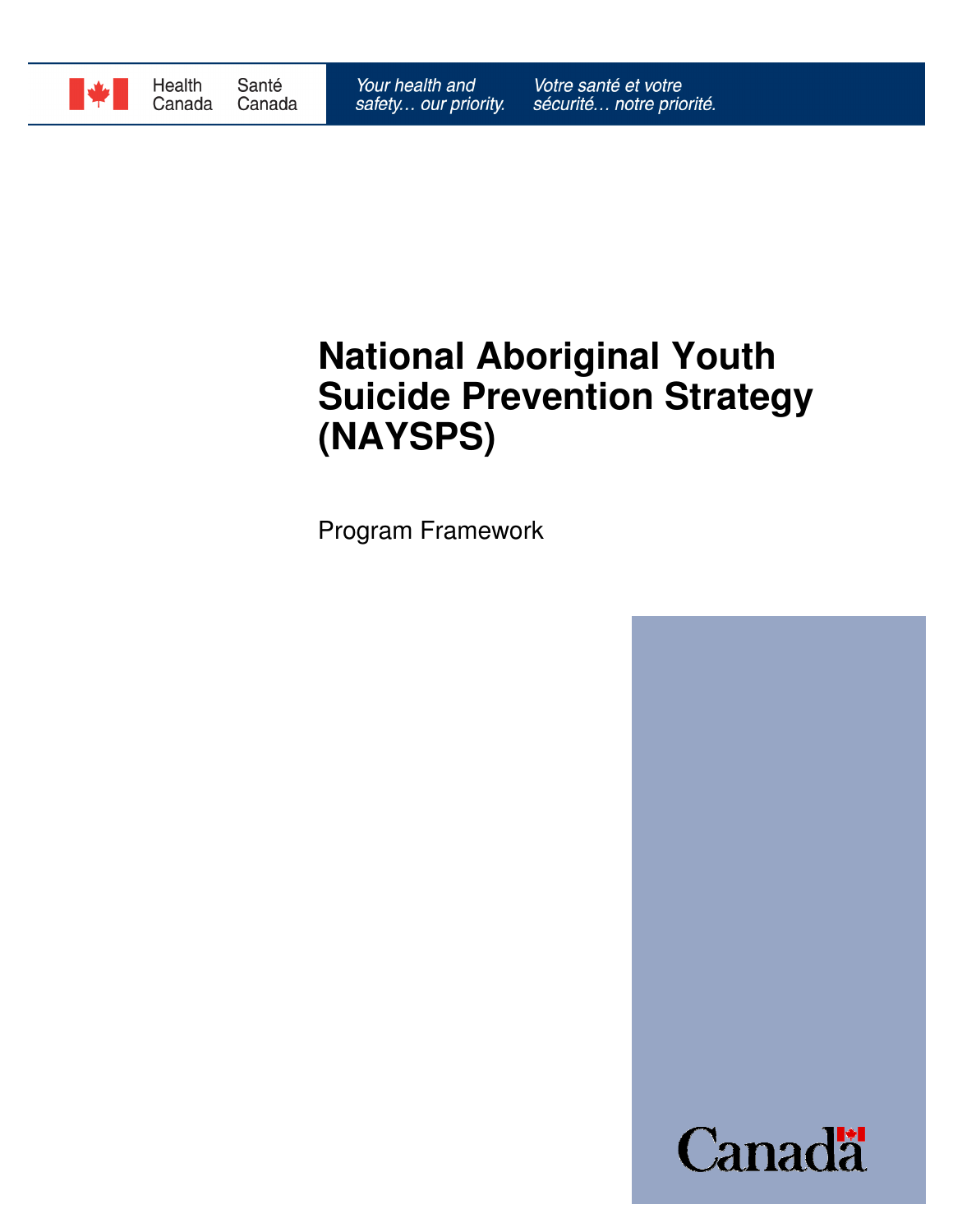*Health Canada is the federal department responsible for helping the people of Canada maintain and improve their health. We assess the safety of drugs and many consumer products, help improve the safety of food, and provide information to Canadians to help them make healthy decisions. We provide health services to First Nations people and to Inuit communities. We work with the provinces to ensure our health care system serves the needs of Canadians.*

Published by authority of the Minister of Health.

National Aboriginal Youth Suicide Prevention Strategy (NAYSPS) Program Framework is available on Internet at the following address: http://www.hc-sc.gc.ca/fniah-spnia/promotion/suicide/index-eng.php

Également disponible en français sous le titre :

Stratégie Nationale de Prévention du suicide chez les Jeunes Autochtones (SNPSJA) Cadre du programme

http://www.hc-sc.gc.ca/fniah-spnia/promotion/suicide/index-fra.php

This publication can be made available on request in a variety of alternative formats.

Contact: Publications Health Canada AL 0900C2 Ottawa, Ontario K1A 0K9 Tel.: 613-957-2991 Toll free: 1-866-225-0709 Fax: 613-941-5366 TTY: 1-800-267-1245 (Health Canada) Email: publications@hc-sc.gc.ca

© Her Majesty the Queen in Right of Canada, represented by the Minister of Health, 2013

HC Pub.: 130365 Cat.: H34-269/2013E-PDF ISBN: 978-1-100-22746-7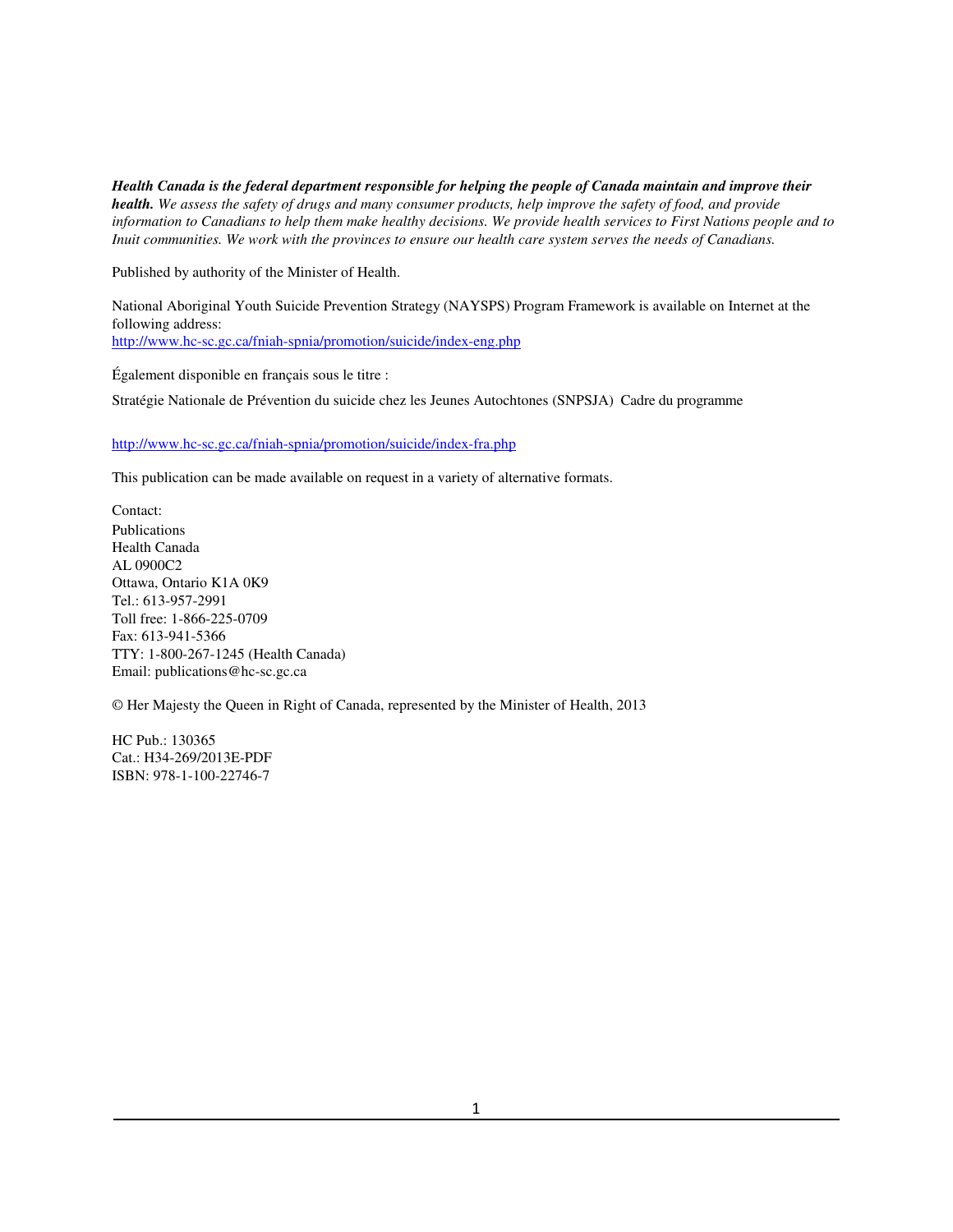### **Contents**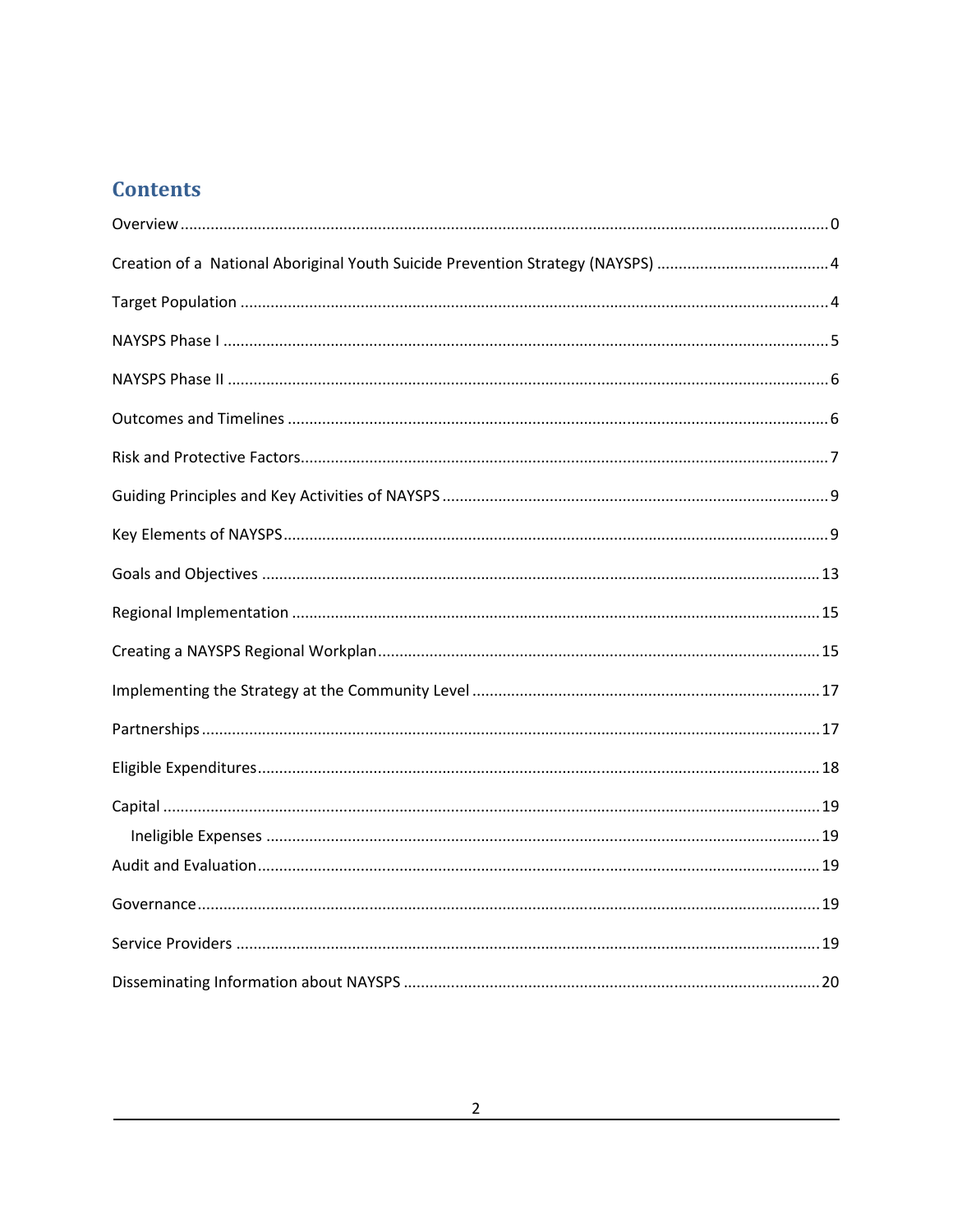### **Overview**

In 2009, there were 3,890 people who died by suicide in Canada making it the 9th leading cause of death. This rate represents an age standardized mortality rate (ASMR) of 10.7 per 100,000 or approximately 10 suicides a day<sup>1</sup>. It is the 2nd leading cause of death for young people aged 15 to 34, preceded only by accidents<sup>2</sup>.

Rates of suicide for Aboriginal youth are even higher, and are considered to be among the highest in the world<sup>3</sup>. In fact, it is thought that as many as 25% of the accidental deaths among Aboriginal youth may actually be unreported suicides<sup>4</sup>.

Statistics Canada has generated updated statistics that provide new rates for First Nations and Inuit youth suicide. Using a geozones method that takes into account postal code and census dissemination areas, mortality rates by cause can be deciphered in areas of Canada where there are a high proportion of First Nations and Inuit residents.

Using the geozones method, Statistics Canada identified that for the 2005-2007 time period<sup>5</sup>, the suicide rates for male and female youth 1-19 years old living in areas with a high concentration of First Nations, were:

- 30.0 per 100,000 for males; and,
- 25.5 per 100,000 for females.

Using the same geozones methodology, similar rates were calculated for males and females 1-19 years old living in Inuit Nunangat for the 1994-2008 time periods<sup>6</sup>:

- 101.6 per 100,000 for males; and,
- 41.6 per 100,000 for females.

 $\overline{a}$ 

It is important to note that the above rates cannot be compared to the rates historically used by FNIHB due to significant differences in methodology.

New knowledge in First Nations and Inuit youth suicide prevention demonstrates that suicide can be prevented through coordinated initiatives carried out at various social levels<sup>7</sup>. There is solid evidence that suicide rates can be significantly reduced over the long term by using prevention programs. For example, research indicates that the most effective interventions include large-scale (primary)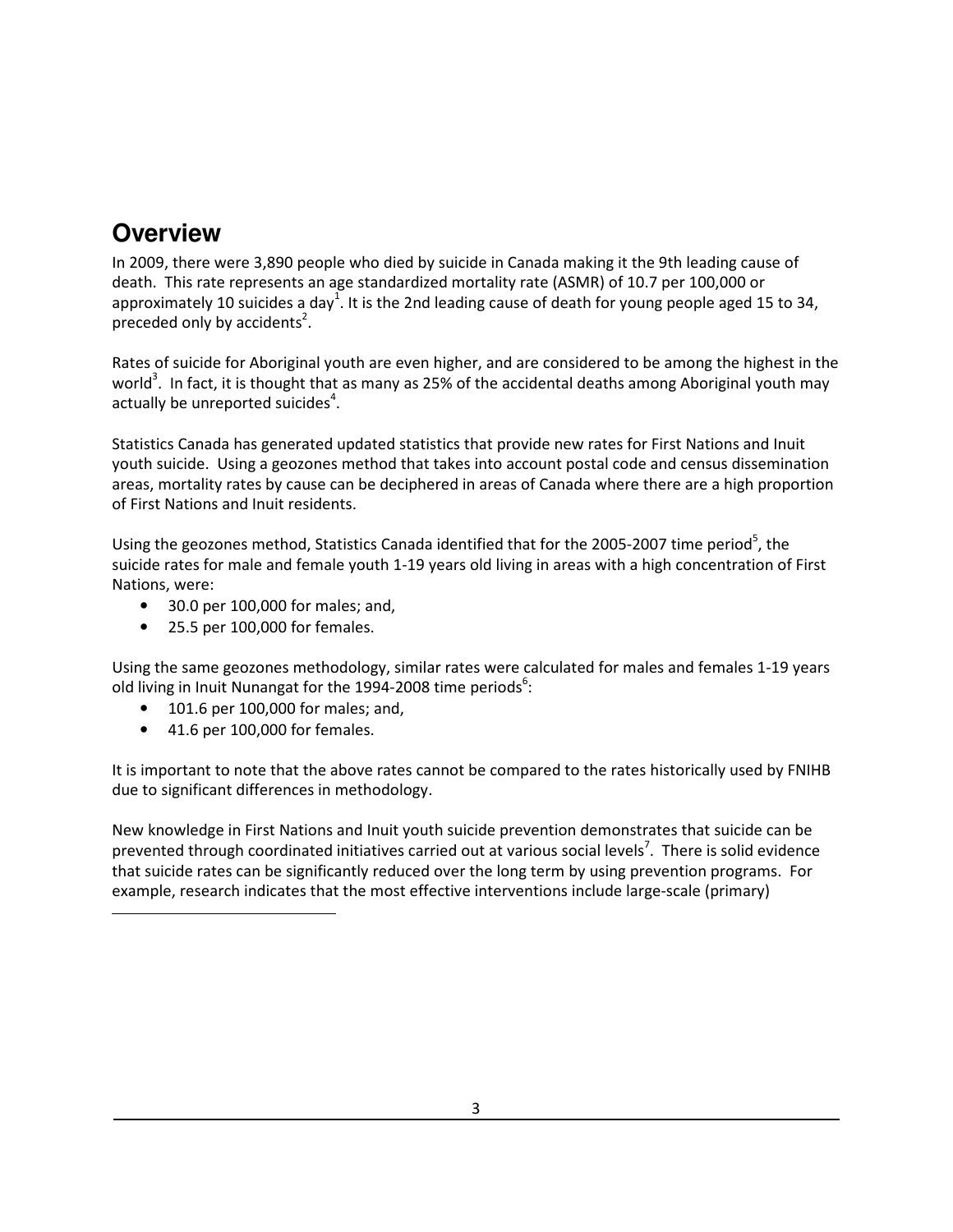prevention programs as well as targeted treatments (e.g. prescription drug abuse) or secondary prevention programs for young people who have attempted suicide<sup>8</sup>.

Nonetheless, it is important to note that rates of suicide vary widely across First Nations and Inuit communities and that every community is different. Policy makers and researchers recognize that First Nations and Inuit communities know what is best for their youth and have identified the importance of community-based approaches to suicide prevention programs and other mental wellness activities in Inuit regions.

A First Nations example is the research that Dr. Michael Chandler from the University of British Columbia and Dr. Chris Lalonde from the University of Victoria have conducted. Their work indicates that in British Columbia, more than 90% of youth suicides occur in only 10-15% of the First Nations Bands. While some communities suffer rates as much as 800 times the national average, more than half of the province's 200 First Nations Bands have not experienced a single youth suicide in almost 15 years<sup>9</sup>.

### **Creation of a National Aboriginal Youth Suicide Prevention Strategy (NAYSPS)**

In September 2004, Aboriginal leaders, the Prime Minister, and First Ministers met to discuss joint actions to improve Aboriginal health outcomes, and to adopt measures to address the health disparities facing Aboriginal peoples in Canada. The meeting led to a federal announcement of \$700 million in funding for a series of new federal programs. Of this commitment, \$65 million over five years (2005- 2010) went towards establishing a National Aboriginal Youth Suicide Prevention Strategy (NAYSPS) for First Nations living on reserve and Inuit living in Inuit communities.

NAYSPS was developed based on a review of evidence-based suicide prevention approaches and existing prevention strategies, both nationally and internationally. It was also informed by the Advisory Group on Suicide Prevention's final report, *Acting on What We Know: Preventing Youth Suicide in First Nations*. The Strategy incorporates the best available evidence with respect to youth suicide prevention and is focused on finding ways to reduce risk factors and promote protective factors for Aboriginal youth suicide. Inuit-specific NAYSPS activities are guided by a NAYSPS Implementation Guide that was designed by Inuit Tapiriit Kanatami's (ITK), Health Canada Regional offices, and ITK's National Inuit Youth Council. First Nations-specific NAYSPS activities are guided by a First Nations-specific Implementation Guide that was designed through collaboration between Health Canada Regions, the Assembly of First Nations (AFN) and their First Nations youth council.

## **Target Population**

1

The target populations for this Strategy are between the ages of 10 and 30 and include: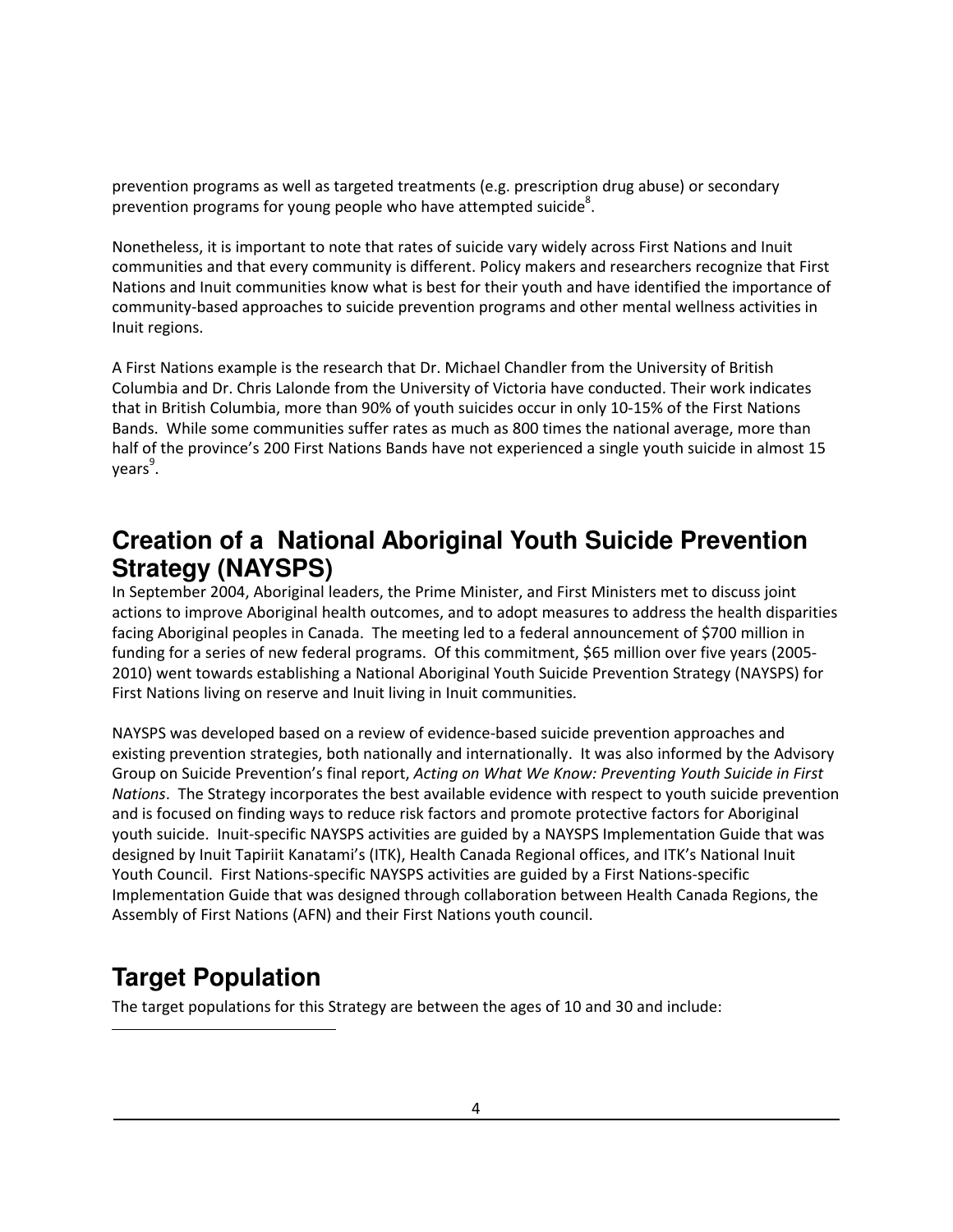- First Nations youth living on a reserve; and,
- Inuit youth living in an Inuit community.

Funding is therefore limited to:

- First Nations on-reserve or Inuit communities' health authorities or Band Councils;
- Tribal Councils;
- Provincial or territorial organizations;
- First Nations or Inuit Land Claimant Organizations;
- Other First Nations or Inuit organizations deemed eligible under the Terms and Conditions of the above-mentioned agreements;
- Territorial governments in accordance with the terms and conditions of their contribution agreement with Health Canada; and,
- Other non-profit organizations if they show support of First Nations and Inuit to deliver elements of the Strategy.

## **NAYSPS Phase I**

 $\overline{a}$ 

In Phase I of NAYSPS (2005-2010), funding under the Strategy flowed from Health Canada to the Health Canada Regional Offices, and then from the Regional Offices to communities or Tribal Councils based on workplans or proposals. In the Territories, funding flowed to the Government of the Northwest Territories and Nunavut, and for a brief period, the Embrace Life Council to deliver NAYSPS programming on behalf of the Government of Nunavut. Yukon's 11 Self-Governing communities received NAYSPS funding via contribution agreements as part of the Programs and Services Transfer Agreement with Aboriginal Affairs and Northern Development Canada.

Phase I resulted in annual funding for approximately 200 First Nations and Inuit suicide prevention projects that ranged from traditional on-the-land activities to the development of local plans and protocols in the event of a suicide crisis. All projects were diverse and specific to the needs of the communities they served.

Suicide prevention is a long term process. However, results collected from a NAYSPS Special Study and several NAYSPS Case Studies indicate that the Strategy has already led to some measurable success for First Nations and Inuit, such as a decrease in youth delinquency and substance abuse, an increase in youth participation in school and community, community wide commitments to training in suicide awareness and intervention and general improvements in youth leadership skills.

Furthermore, results from the First Nations Regional Health Survey (RHS) for 2008/10 indicate that a large majority of First Nations youth 12-17 years old have not considered suicide (83.5%) or attempted suicide in their lifetime (94.1%). Nonetheless, First Nations and Inuit youth still suffer from suicide rates much higher than the Canadian population and it is important that investments in youth suicide prevention programs continue $^{10}$ .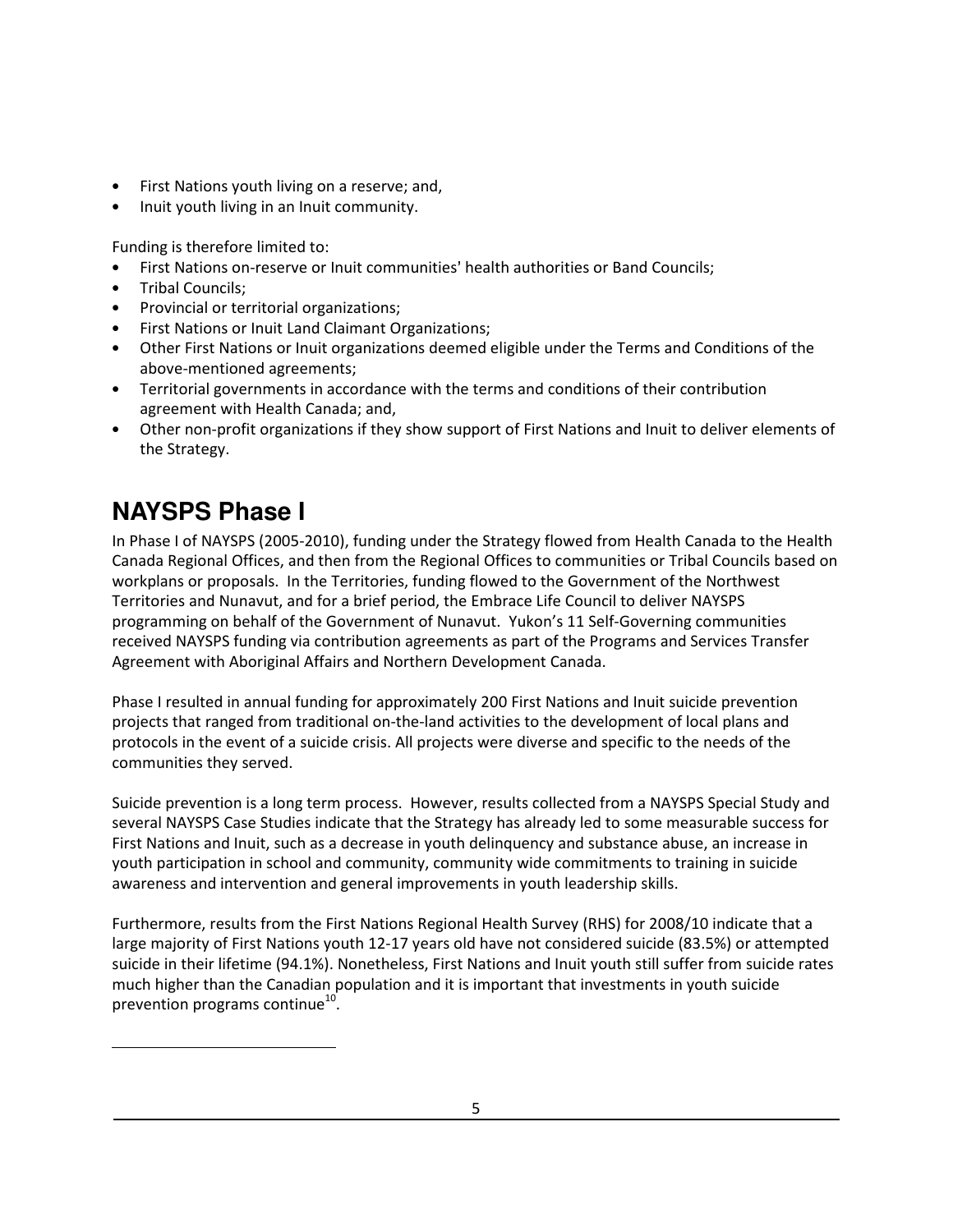## **NAYSPS Phase II**

Budget 2010 resulted in an additional \$75 million over 5 years to renew the Strategy, allowing First Nations and Inuit communities to continue to address Aboriginal youth suicide.

Phase II continues to support First Nations and Inuit communities to design and deliver culturally relevant suicide prevention projects and activities. The renewed Strategy is focused on reaching at-risk communities and youth, and on strengthening the partnerships between Health Canada and relevant stakeholder groups. Working in collaboration with other organizations, associations and/or committees in the area of suicide prevention is critical to developing regional decision making criteria for NAYSPS at the community level.

In addition, all activities funded under this strategy should:

- Use a strength-based model that is consistent with the evidence;
- Recognize traditional and cultural knowledge;
- Build on existing structures and processes; and,
- Respect federal, provincial, and territorial mandates.

Lastly, the renewed Strategy will ensure that Land Claims Organizations are fully involved in the design, development and delivery of all program funding and activities.

### **Outcomes and Timelines**

**It will take many years to effectively address the rates of Aboriginal youth suicide. This is because Aboriginal youth suicide is a complex and multi-faceted issue.** The experience of many youth is steeped in cultural disintegration, the breakdown of family structures, dislocation from the land, and economic and educational disadvantages due to the intergenerational impacts of colonization, Indian Residential Schools, and assimilative policies. It is important to consider the resulting effect that increasing awareness about suicide will have on overall rates of suicide. For example, as the stigma around mental health lessens and as community members learn more about the signs and symptoms of suicide, it is not unrealistic to expect an increase in the number of youth who come forward with suicidal thoughts, and to expect an increase in referrals to mental health professionals.

| Indicators of the Strategy's Success (2010-2015) |                                                                                                                                                                                                                                                                                                                                                                                                                                                                                                                                                                |  |
|--------------------------------------------------|----------------------------------------------------------------------------------------------------------------------------------------------------------------------------------------------------------------------------------------------------------------------------------------------------------------------------------------------------------------------------------------------------------------------------------------------------------------------------------------------------------------------------------------------------------------|--|
| <b>Primary Prevention</b>                        | Increased number of trained gatekeepers in communities (e.g. natural<br>helpers, police, health care workers, social service providers, teachers,<br>etc.) and number of youth who approach them;<br>Increased networks/social connections by youth;<br>Number of regional/community partnerships in place;<br>Increased suicide prevention training of local professionals and<br>community members;<br>Available and accessible information, tools, and resources on suicide;<br>and,<br>Increased support amongst peers/development of supportive networks. |  |
| <b>Secondary Prevention</b>                      | Increased number of referrals to appropriate resources; and,                                                                                                                                                                                                                                                                                                                                                                                                                                                                                                   |  |
|                                                  |                                                                                                                                                                                                                                                                                                                                                                                                                                                                                                                                                                |  |

#### **Indicators of the Strategy's Success** (2010-2015)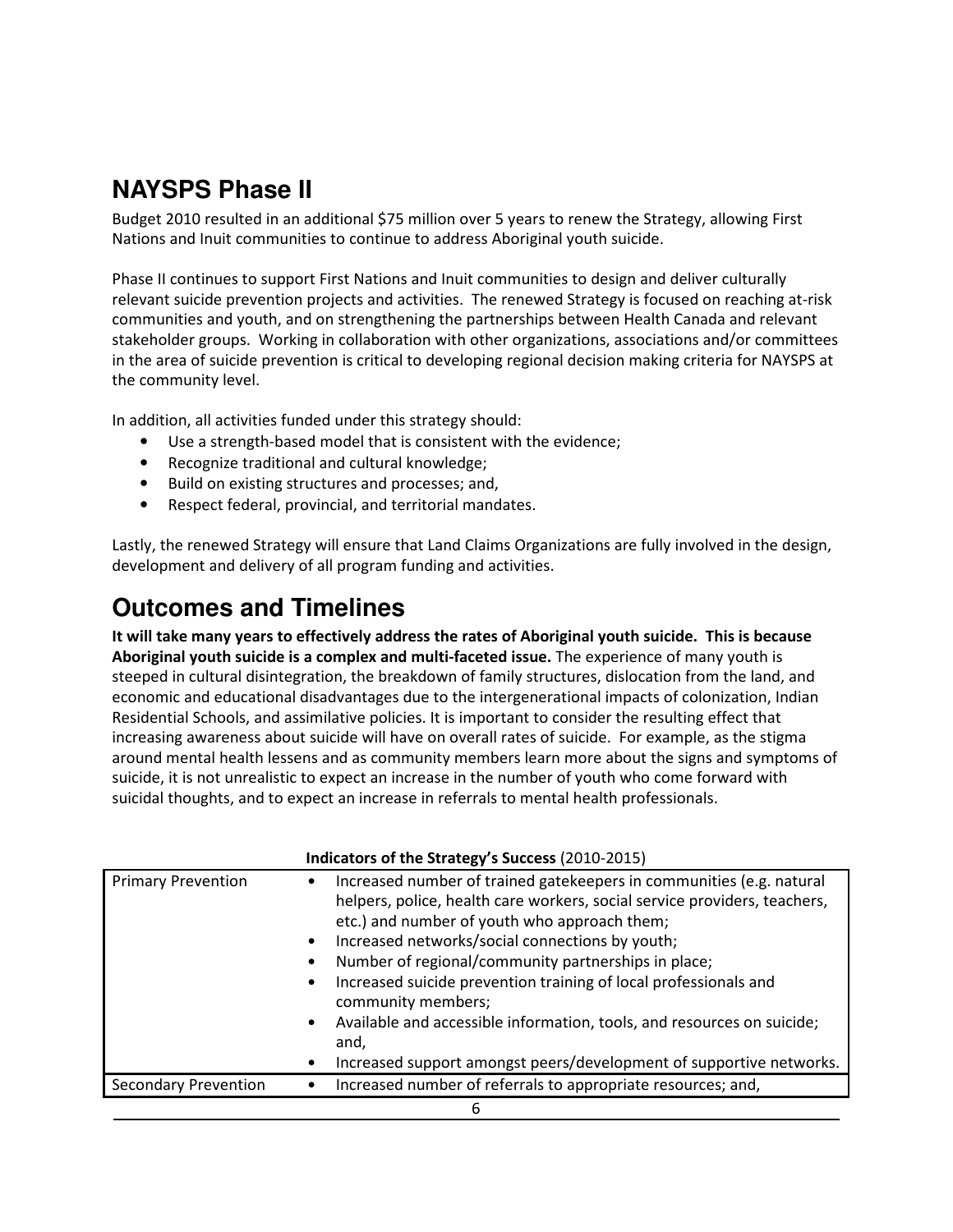|                            | More youth involved and engaged with the community (e.g. activities)<br>and vice versa.                                                                                                                                   |
|----------------------------|---------------------------------------------------------------------------------------------------------------------------------------------------------------------------------------------------------------------------|
| <b>Tertiary Prevention</b> | Established plans and protocols for responding to crisis in all provinces<br>$\bullet$<br>and territories;                                                                                                                |
|                            | Increased professional support for communities in crisis;                                                                                                                                                                 |
|                            | Increased suicide intervention training of local professionals and<br>$\bullet$<br>community members; and,                                                                                                                |
|                            | More First Nations and Inuit communities with community-wide plans<br>for preventing suicide.                                                                                                                             |
| Knowledge Development      | Accurate suicide rates for First Nations and Inuit, and better<br>understanding of suicide among off-reserve Aboriginal people; and,<br>Increased evidence to develop more effective programs for preventing<br>$\bullet$ |
|                            | suicide and prevention practices.                                                                                                                                                                                         |

Providing people, families, and communities with these types of activities will improve the services and supports available to Aboriginal people. It will allow for the following:

#### **Anticipated Outcomes**

 $\overline{a}$ 

- More Aboriginal youth, families, and communities taking part in projects, activities, and services that prevent suicide;
- More Aboriginal people taking part in delivering projects, activities, and services for preventing suicide;
- More awareness and practice of healthy behaviours among Aboriginal youth;
- More community ownership and capacity to identify and address youth suicide and other mental health issues;
- Improved access to quality, well-coordinated programs and services for Aboriginal youth, families, and communities;
- Less stigma associated with the prevention of and thoughts/ideations of suicide; and,
- Attitudinal changes around seeking mental health counseling/support.

It is expected that NAYSPS will meaningfully contribute to the improved health status of Aboriginal youth, families, and communities; which in the long term, will lead to a reduction in the rates of suicide.

## **Risk and Protective Factors<sup>11</sup>**

Research shows that Aboriginal youth face unique risk factors, more risk factors at once, and risk factors that are more severe than that of the non-Aboriginal population. However, despite this, many Aboriginal youth are living healthy lifestyles, and demonstrating resilience and powerful leadership qualities. In an effort to improve Aboriginal health outcomes, NAYSPS aims to:

- Increase protective (preventive) factors against suicide (e.g. resiliency); and,
- Reduce risk factors associated with Aboriginal youth suicide (e.g. addictions).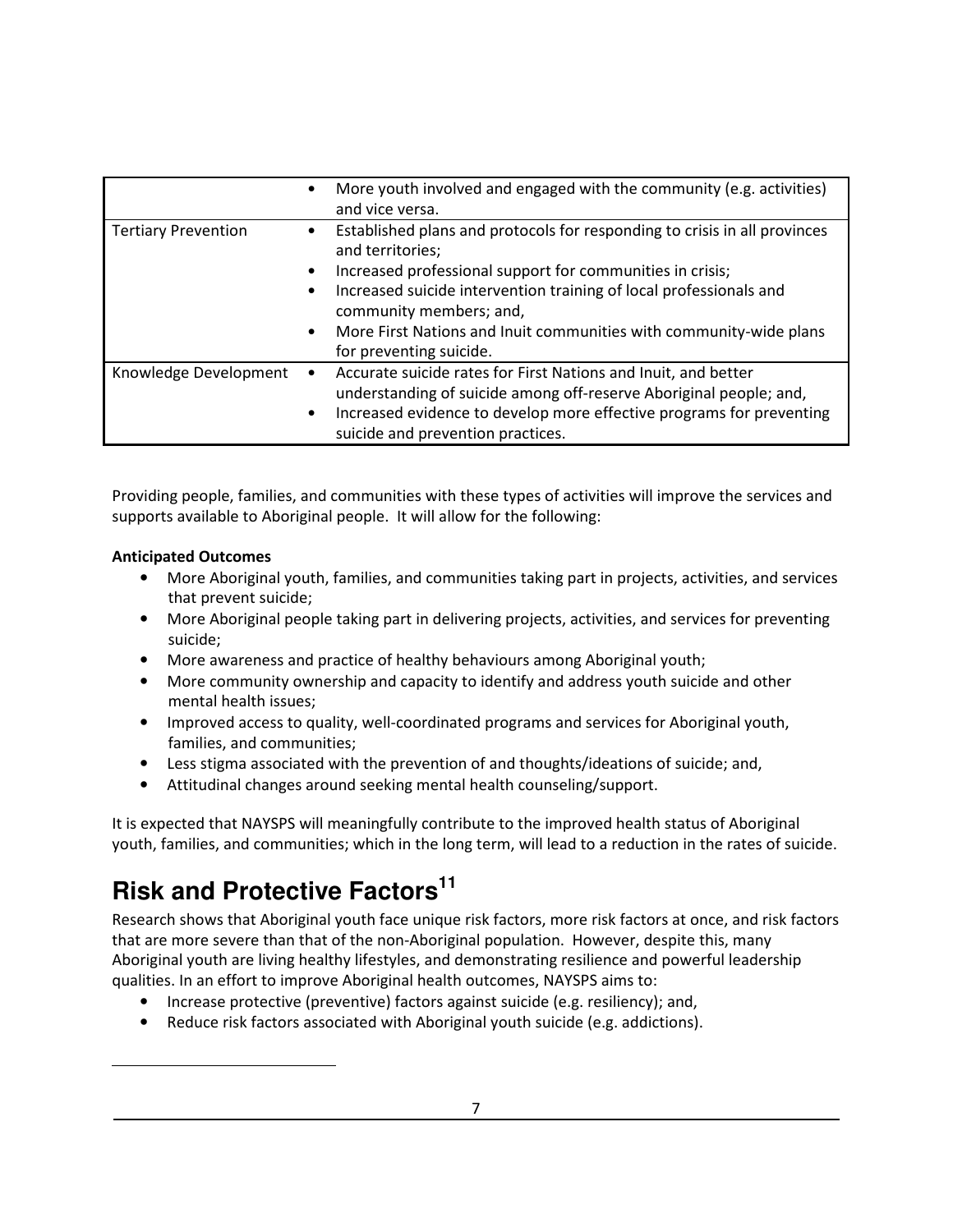#### **Suicide Risk Factors**

For many Aboriginal youth, suicide becomes a way to communicate distress and escape when there seem to be few other options. Some of the risk factors for Aboriginal youth suicide include:

- Addictions (abuse/misuse);
- Previous attempts, a family history or community 'legacy' of suicide<sup>12</sup>;
- Social isolation, racism, rejection, bullying (cyber included) $^{13}$ ;
- Problems in school;
- Abuse (sexual, physical, child maltreatment and neglect);
- Lateral violence;
- Neglect;
- Mental illness (psychobiological factors);
- Conflict with the law;
- Poverty and unemployment;
- Breakdown and /or loss of cultural values and belief systems;
- Accumulation of trauma and inter-generational trauma (e.g. residential schools and child welfare systems);
- Extreme interpersonal conflict or the loss of a major relationship<sup>14</sup>;
- Dislocation from land;
- Barriers to accessing health care, especially mental health and substance abuse treatment; and,
- Rapid cultural change (colonization, erosion of traditional practices).

#### **Suicide Protective Factors**

Protective factors help to protect people from becoming suicidal. These factors can be personal, social, cultural, or environmental. Evidence shows that multiple protective factors can increase resilience and significantly decrease the risk of suicide. Some well documented protective factors are:

- Recreation/physical activity;
- Positive cultural identity;
- Self-esteem;
- Family attention, support, and care;
- Positive parental expectations;
- Peer support;

1

- Caring exhibited by other adults and community leaders;
- Community self-determination;
- A high level of general problem solving skills/coping;
- Good physical and mental health;
- Access to appropriate housing;
- Culturally relevant health care services;
- Future orientation, direction, and determination;
- Positive attitudes toward school;
- Good school performance;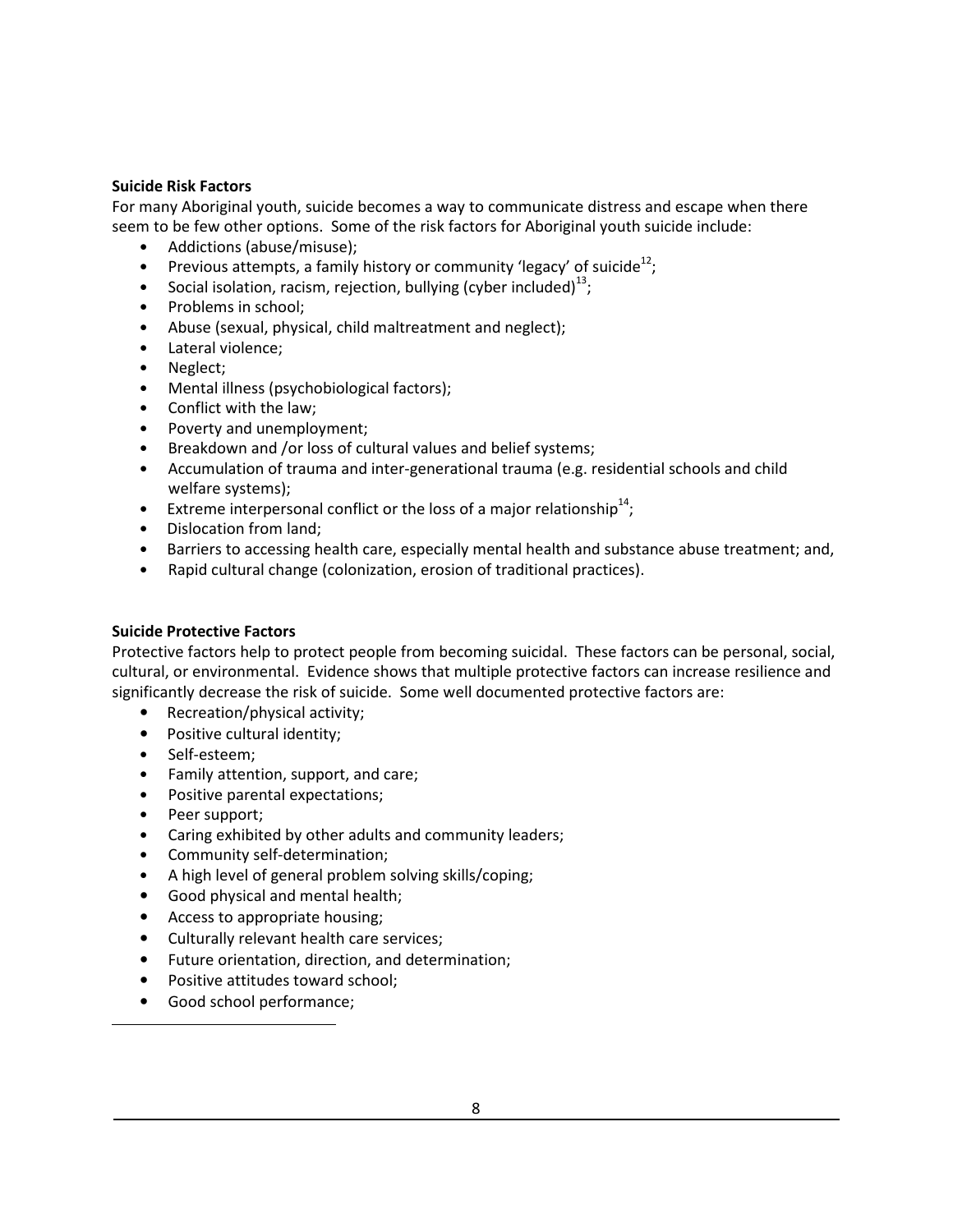- Learning ability;
- Emotional stability or regulation;
- Internal locus of control;
- Sense of meaning or coherence;
- Having many reasons for living; and,
- Religion or spirituality.

### **Guiding Principles and Key Activities of NAYSPS**

Intervention programs that place the origins of problems in the individual or their culture are referred to as deficit-based models. More recent approaches to adolescent health build on assets or strengthsbased models of positive health aiming to develop youth potential<sup>15</sup>. NAYSPS uses a strengths based approach to addressing Aboriginal youth suicide. Guiding principles include:

- Projects and activities must use approaches that are consistent with evidence;
- Utilize community-based approaches;
- Be community-driven;
- Be culturally relevant, appropriate and safe;
- Meaningfully involve youth (e.g. youth action teams, student council, youth committees, etc.);
- Incorporate elements of primary, secondary and tertiary prevention, and knowledge development, where appropriate;
- Consider varying levels of community-readiness;
- Respect local cultures and traditions;
- Promote the prevention of suicide as everyone's responsibility;
- Complement provincial and territorial mandates; and,
- Promote life and well-being.

These principles also serve to destigmatize talking about mental health, and often involve internal/external partnerships across sectors.

## **Key Elements of NAYSPS**

The Strategy is based on four elements of prevention (primary, secondary and tertiary prevention, and knowledge development) to help ensure individual, family, and community mental health.

#### **Primary Prevention**

1

Helps to increase awareness and understanding of suicide prevention through mental health promotion, strengthening protective factors (p.7), and reducing risk factors (listed on p.7). Mental health promotion activities are intended to enhance positive mental health (defined as a state of wellbeing) throughout the lifespan and in a range of settings, including the home, school, workplace and community.

Mental health and wellness promoting strategies are oriented towards empowerment and participation, and help to create awareness around suicide prevention and intervention.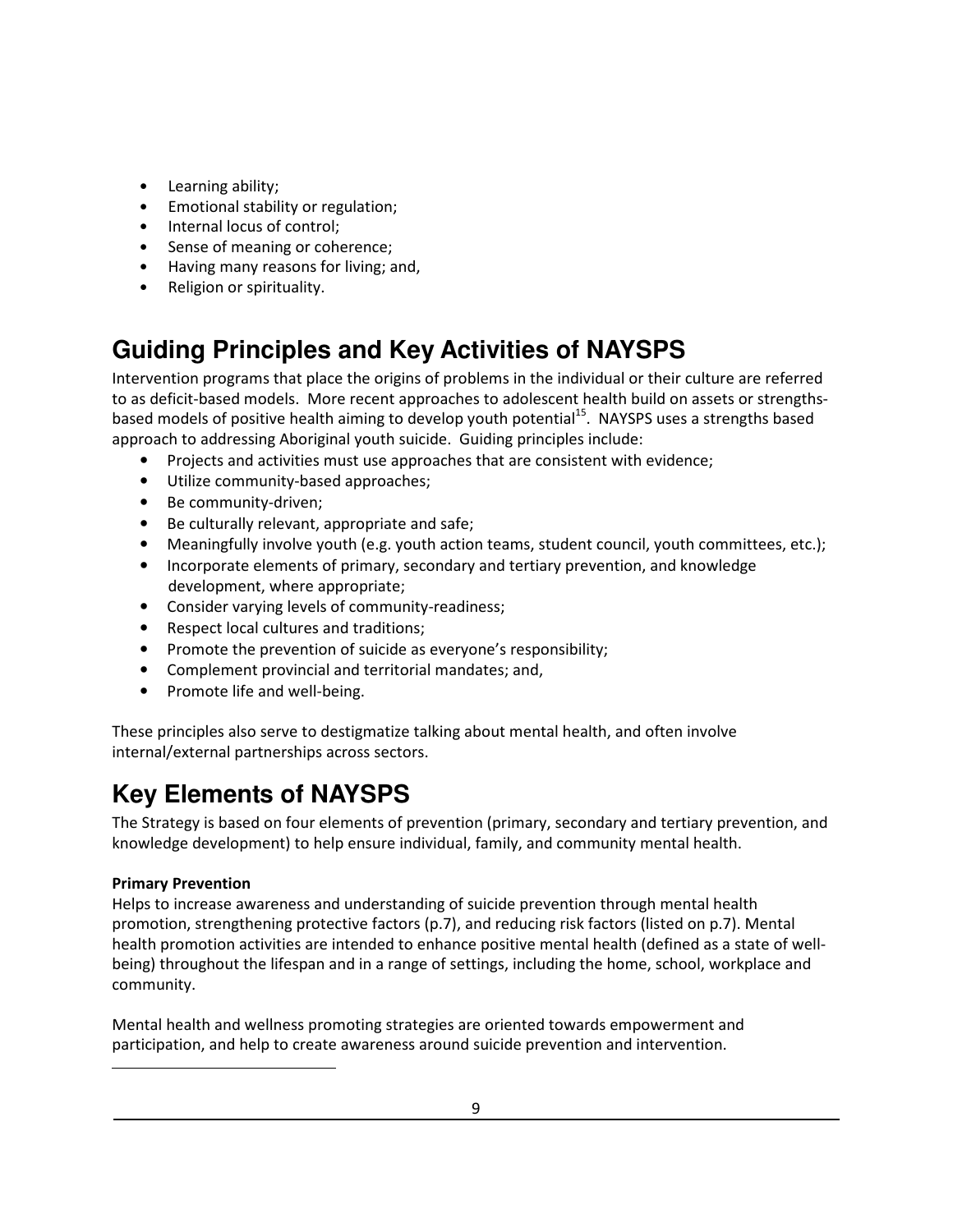Educational activities under NAYSPS should target:

- Youth;
- Parents;
- Elders;
- Families; and,
- Other key community members (e.g. teachers, political leaders, police, traditional knowledgeholders and healers, gatekeepers, volunteers and other professionals).

By taking a population health approach, it is recognized that the community as a whole plays a critical role in addressing suicide. Examples of Primary Prevention activities include:

- Diversion activities focused on culture, sport, art, music and recreation;
- Activities that connect youth to other youth and/or Elders;
- Activities that decrease social isolation and increase positive connections;
- Developing and delivering culturally appropriate training;
- Projects that are focused on mental health promotion;
- Activities for youth that increase their connection to community, the land, each other, Elders, their family, and that promote cultural continuity;
- Developing tools and other resources that promote suicide awareness in the community;
- Engaging youth in planning for and implementing suicide prevention awareness campaigns, workshops, community protocols, partnerships, etc.; and,
- Supporting the development of Aboriginal youth leaders.

In attempting to prevent suicide, it is important to take a comprehensive approach. Therefore, the Strategy encourages First Nations communities and Inuit regions to develop partnerships and linkages with other relevant departments, organizations, associations and/or agencies in order to have a greater impact on community-related determinants of health and mental wellness. Some examples include:

- The Royal Canadian Mounted Police (RCMP) or provincial police to support youth mentorship opportunities, improved crisis response protocols, monitoring suicide attempts and completions, and delivering training;
- Parent-teacher associations to ensure school-based interventions and gatekeeper training;
- Cadet corps, military and/or other organizations;
- Aboriginal Affairs and Northern Development Canada (AANDC) to support healthy schools in First Nations communities;
- Working with the Mental Health Commission of Canada and other organizations such as the Centre for Suicide Prevention (among others) to develop local pilot projects (e.g. pilot site for new projects);
- Sport Canada and/or other local or provincial sporting or recreational associations to support physical activity and peer networks; and,
- Provinces and territories to develop coordinated and comprehensive protocols for responding to and stabilizing crises.

Health Canada Headquarters and Land Claims Organizations can support Health Canada regions and First Nations and Inuit communities to develop federal linkages through:

• Ongoing and regular meetings of the Interdepartmental Working Group on Aboriginal Youth Suicide Prevention;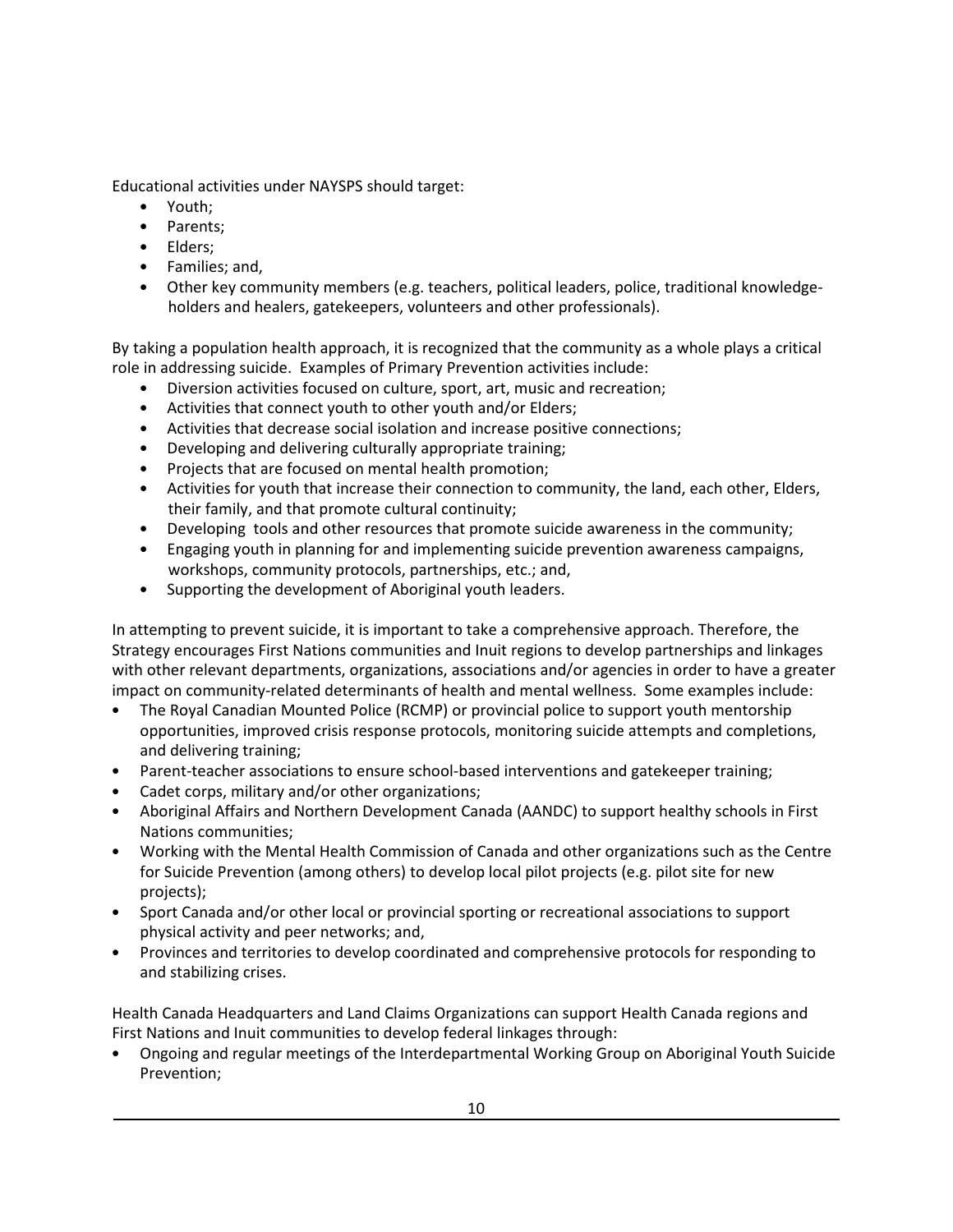- FNIHB participation in Federal/Provincial/Territorial Advisory Networks on Mental Health and Wellness; and,
- Collaborations between provincial, FNIHB regional offices and regional and national Aboriginal organizations to facilitate contact; as well as
- Regional Inuit associations and organizations.

The Strategy also encourages communities to set up links with a variety of local resources and committees, such as:

- Local Band Office/Chief and Council;
- Local police;
- Elders;
- Youth councils;
- Schools;
- Clergy;
- Community leaders;
- Local not-for-profit organizations; and,
- Private industry.

Using and building on national, provincial, territorial, regional, and local efforts to improve mental wellness ensures that activities funded under this Strategy complement and give added value to programs and services where they exist.

#### **Secondary Prevention**

Secondary prevention or early intervention aims to help with potentially suicidal individuals either before they injure themselves or during a suicidal crisis. Through NAYSPS, Health Canada is committed to supporting First Nations and Inuit communities to develop community-specific suicide prevention projects and activities that address community-identified priorities. Some examples of these types of projects include:

- Suicide intervention training (e.g. Mental Health First Aid, Applied Suicide Intervention Skills Training (ASIST), safe TALK, etc.);
- Activities aimed broadly at affecting the causes and consequences of self-destructive behaviour; and,
- Developing crisis teams, local suicide prevention plans and protocols.

Should a Region choose to support communities in their area to establish crisis response protocols in the event of a crisis, these protocols should serve to:

- Clarify roles and responsibilities in the event of a crisis;
- Layout the first steps of a response plan;
- Mobilize natural and professional helpers; and,
- Support and bolster community-wide efforts to respond to and stabilize crisis.

#### **Tertiary Prevention**

Tertiary activities aim to improve and increase crisis response efforts to intervene more effectively in preventing suicide and suicide clusters following a crisis. NAYSPS funding supports communities to develop crisis response plans and protocols with partners, including provinces and territories, Land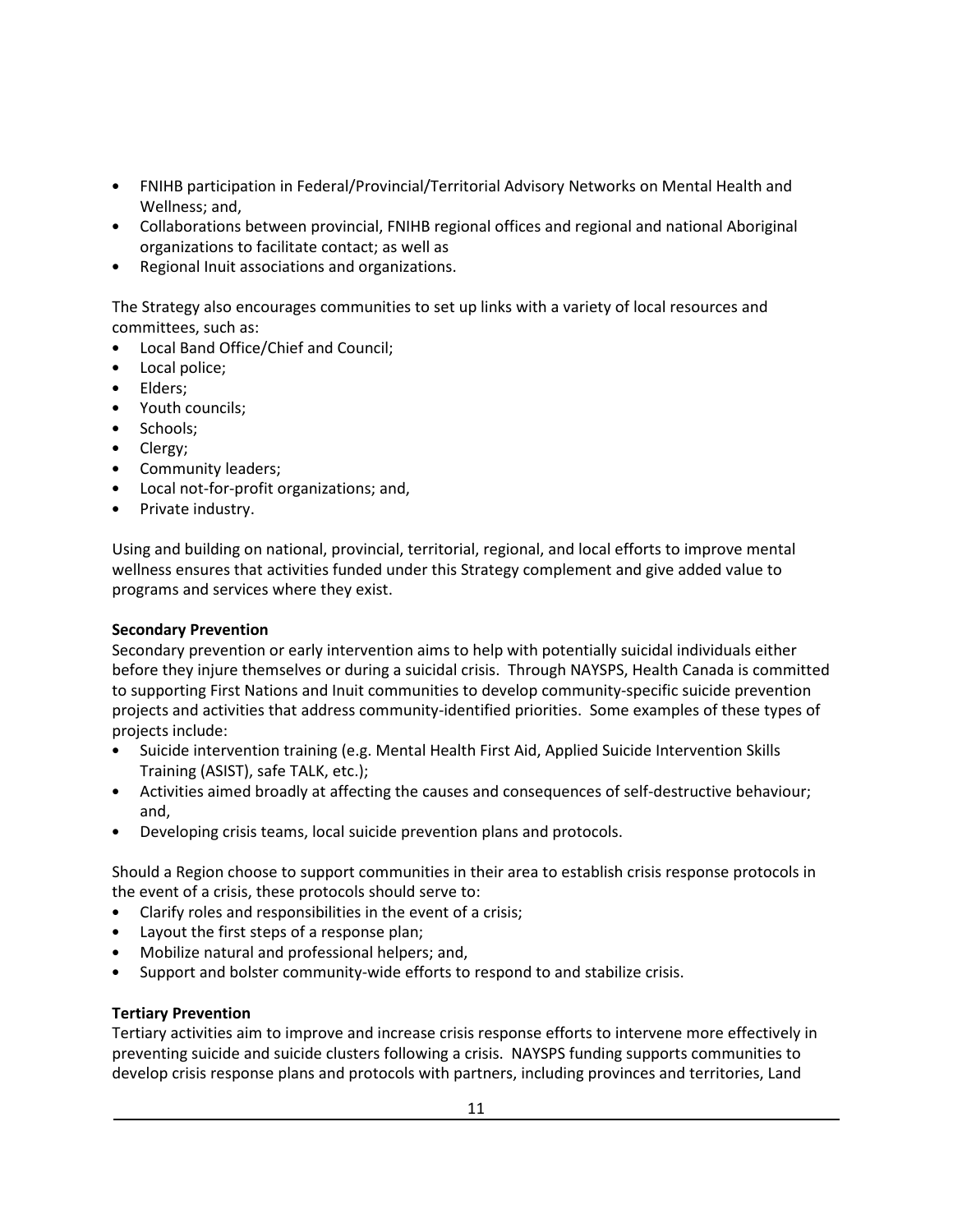Claims Organizations, etc.

Examples of tertiary prevention activities include:

- Developing crisis response teams;
- Reducing the after-effects of loss due to suicide (e.g. suicide clusters);
- Engaging a network of mental health professionals, natural helpers and grief counselors, etc.;
- Preparing for and practicing stabilizing a crisis-related scenario; and,
- Post-crisis training (e.g. Grief and Loss).

Efforts should be made to improve the capacity of a community to respond to and stabilize a crisis. Communities can access training to develop skills for frontline workers and natural caregivers in the community. Communities can build on lessons learned and existing resources and best practices. Training tools and resources should be developed and shared to support communities to:

- Create local response protocols; and,
- Develop skills for responding to and stabilizing crisis.

While community capacity is being improved, the Strategy will support increased emergency response capacity in FNIHB-regional offices to coordinate and bring in additional experts, and natural care-givers from neighbouring communities. In First Nations and Inuit communities in the territories, this will include support for natural caregivers and accepting support from neighboring communities, as the territorial governments are responsible for funding health services and professionals in Nunavut and the Northwest Territories.

#### **Knowledge Development - Evaluation and Research**  *Evaluation*

Evaluation and monitoring is a critical part of all activities funded under the Strategy. Efforts to evaluate and measure NAYSPS projects and activities are focused on demonstrating results (e.g. an increase in community surveillance, protective factors, positive community changes, and decreases in risk factors, etc.). This serves to assess the Strategy's effectiveness, identify trends, and will help to collect data around progress and outcomes.

Policy makers and community-based project coordinators should use evaluation data to make improvements to the activities funded under this Strategy. It will also add to the growing body of knowledge around what activities are successful in preventing suicide.

#### *Research*

Research and evaluation activities that enhance what we know about what works in preventing Aboriginal youth suicide.

There is a clear foundation of knowledge available around Aboriginal youth suicide. However, there is a need to support First Nations and Inuit driven research and knowledge on youth suicide prevention. In developing the evidence base around this issue, NAYSPS Headquarters (HQ) supports:

- Community-based participatory action research;
- The active and equal involvement of communities in addressing research problems; and,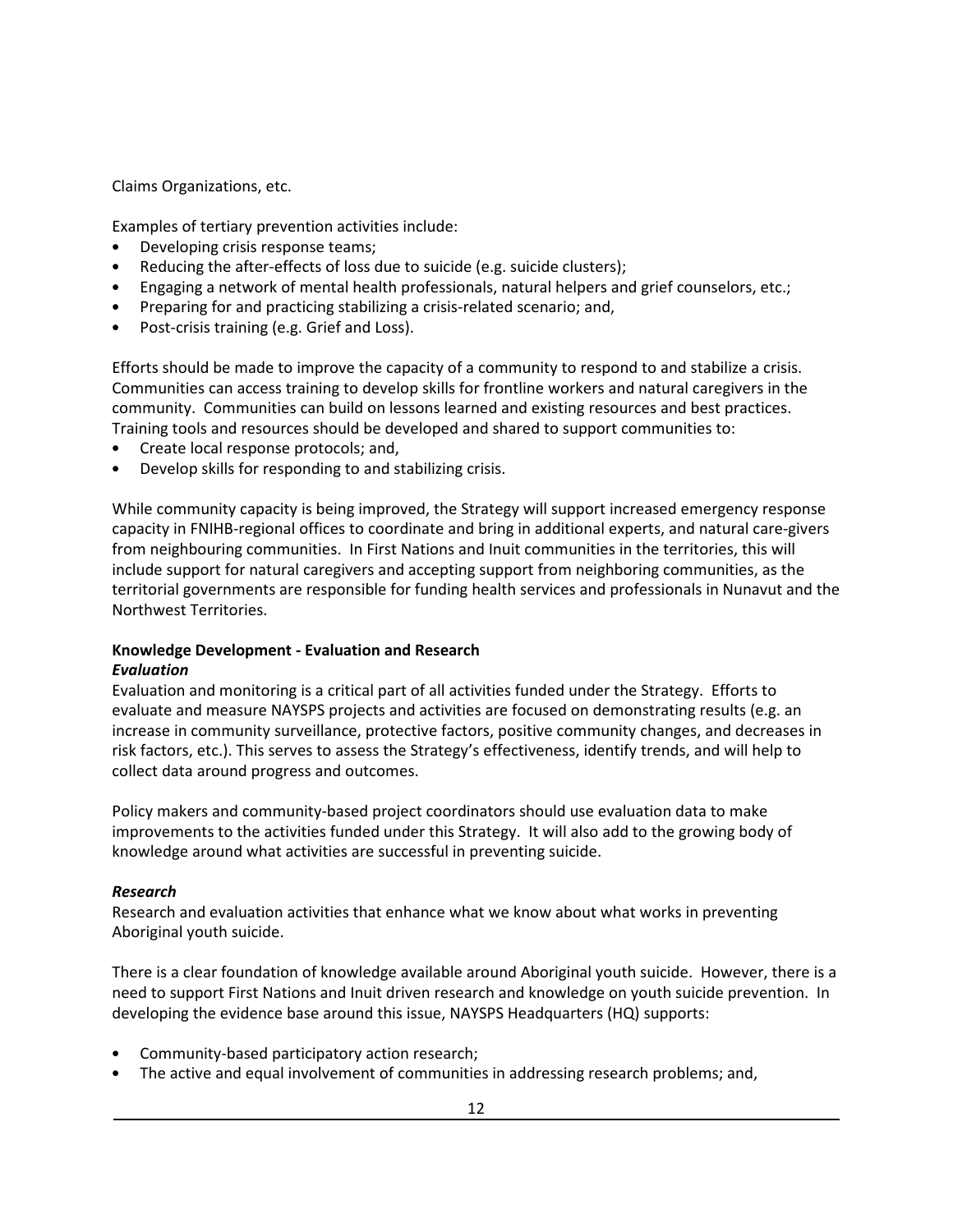• Evaluation of projects funded under the Strategy (e.g. case studies and special studies).

Research initiatives will aim to contribute to promising strategies in Aboriginal youth suicide.

Research may include efforts to validate existing community-based approaches and knowledge, and improve our understanding of risk and protective factors that exist both within and outside the health arena. NAYSPS HQ commits to disseminating updates, publications, presentations, and final research reports to all Regions and stakeholders for information.

## **Goals and Objectives**

#### **Goal 1 - Increase awareness and understanding of preventing suicide among Aboriginal youth Objectives:**

Increase the number of youth, community members and frontline workers who are familiar with youth suicide prevention.

Increase recognition of:

- Suicide risk factors;
- Warning signs;
- At-risk behaviours;
- Available mental health supports;
- High-risk groups; and,
- Effective interventions that target youth.

Develop educational activities and provide tools and resources to:

- Encourage parental/guardian involvement in the health and well-being of their children/youth;
- Promote mental wellness;
- Decrease the stigma around talking about mental illness, addictions or suicide, and preventing suicide in Aboriginal communities in Canada;
- Increase awareness and understanding of suicide prevention for frontline workers, volunteers, gatekeepers, etc.; and,
- Improve the recognition of suicide risk factors and referral for parents, teachers, youth and front-line workers in targeted settings (this includes educators, police, and community health/social service personnel).

#### **Goal 2 - Strengthen key protective factors (e.g. strong sense of identity, meaning and purpose, perceived community connectedness, etc.)**

#### **Objectives:**

- Support the development of First Nations and Inuit youth leaders;
- Engage youth, parents, families, and the community in developing and carrying out suicide prevention efforts; and,
- Provide communities with culturally relevant tools and resources that foster resiliency, emotional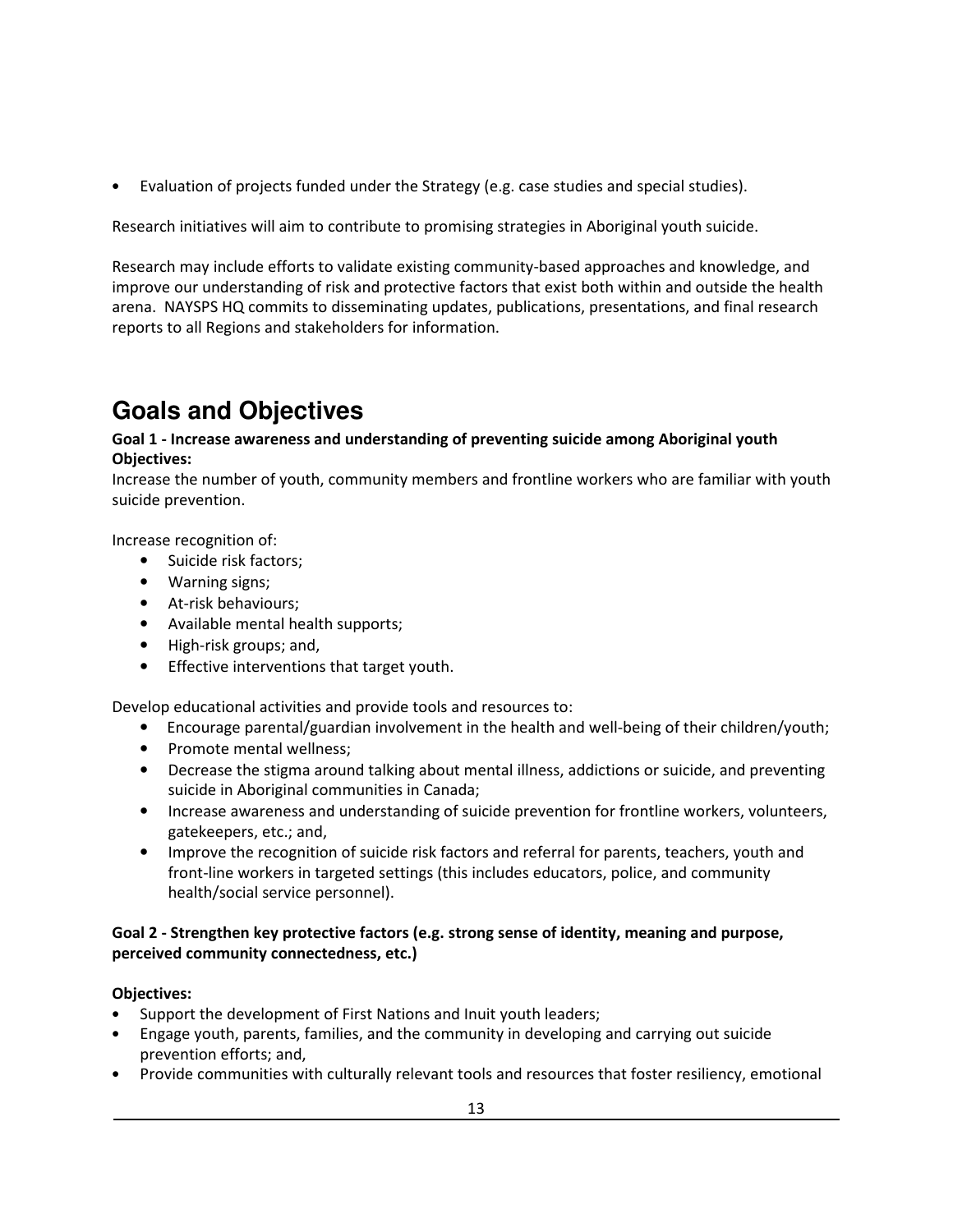and spiritual wellbeing, and coping skills.

#### **Goal 3 - Strengthen and facilitate collaborative approaches and linkages within and across government, agencies, and organizations**

#### **Objectives:**

- Support links, collaborative approaches and partnerships with other federal, provincial and territorial departments, governments, organizations and/or associations;
- Encourage communities to set-up appropriate links and partnerships with a variety of local resources, committees, organizations, and agencies. This may include police, schools, Elders, youth, community leaders, health centres, and local/private industry; and,
- Use and build on existing national, regional, and local efforts to improve mental wellness in First Nations and Inuit communities (e.g. NAYSPS Interdepartmental Working Group).

#### **Goal 4 - Develop and carry out locally-driven community plans for preventing suicide in First Nations and Inuit communities**

#### **Objectives:**

- Support the creation of community-based groups and youth committees to identify communityspecific suicide prevention projects and activities;
- Create a local network that supports the exchange of knowledge and information and that contributes to the increased awareness and understanding of suicide;
- Develop and provide culturally appropriate tools and resources for communities to use;
- Support the development of referral methods and practical screening tools for front-line workers and local caregivers; and,
- Support skills and life training to increase the number of people who can effectively respond to those who are at-risk of suicide or who are experiencing a crisis.

#### **Goal 5 - Improve and increase crisis response efforts to intervene more effectively in preventing suicide and suicide clusters following a suicide-related crisis in First Nations communities south of 60<sup>16</sup> .**

#### **Objectives:**

 $\overline{a}$ 

- Develop crisis response plans and protocols in partnership with provinces to ensure a more coordinated and effective response to communities in crisis;
- Support skills training for front-line workers in responding to crisis;
- Support increased emergency response capacity to support and enhance the community response to suicide;
- Reduce the after-effects of loss due to suicide, and prevent suicide clusters; and,
- Support the development of resources for those families and groups dealing with the aftermath of suicide(s).

#### **Goal 6 - Enhance the development of knowledge about what we know about what works in**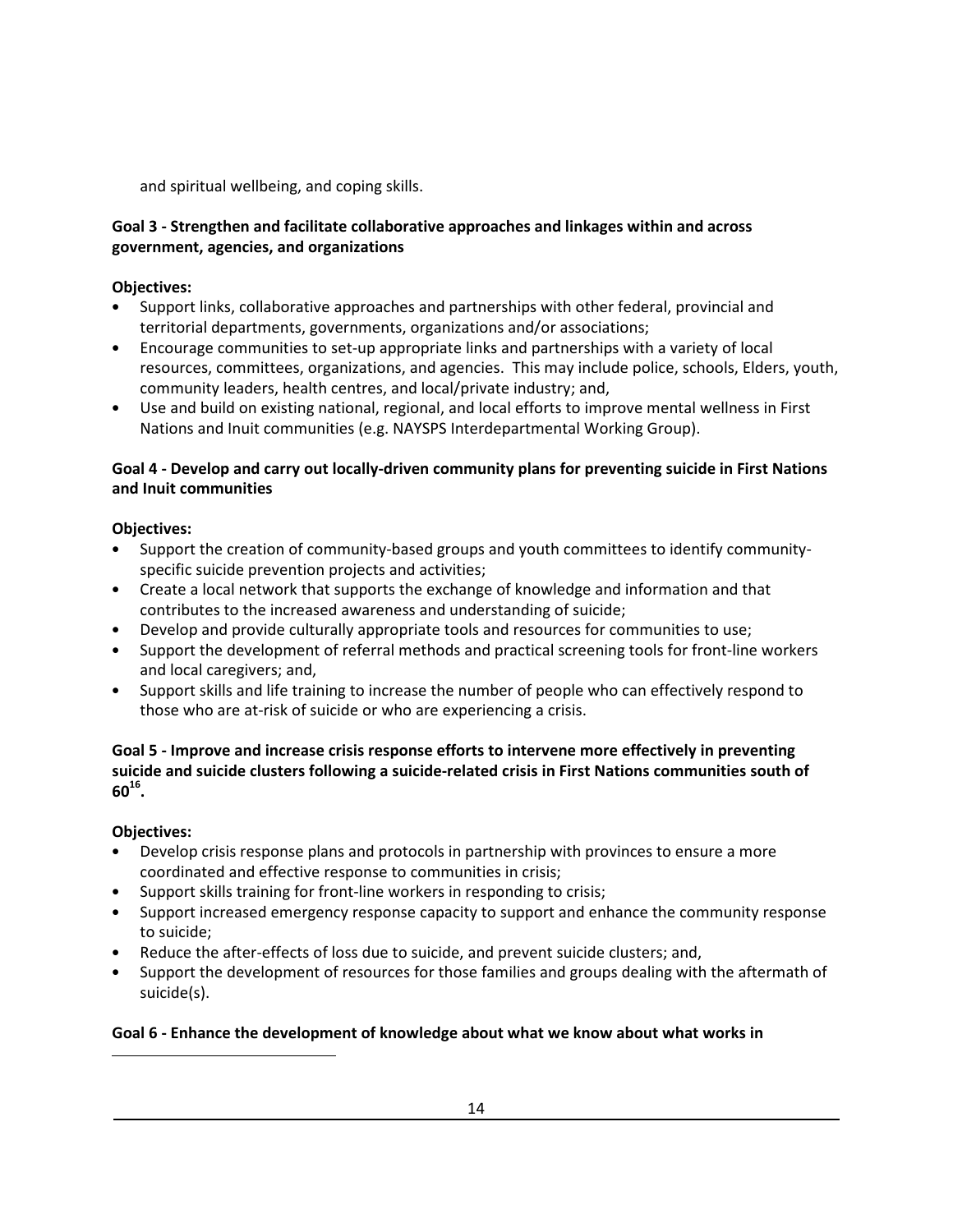#### **preventing suicide among Aboriginal youth**

#### **Objectives:**

- Support community-based participatory research;
- Ensure rigorous evaluation, monitoring and surveillance systems and techniques are integrated into new and existing suicide prevention projects; and,
- Support the sharing and communication of knowledge through various working groups and committees.

### **Regional Implementation**

Each year NAYSPS funding will be transferred from HQ to the Regions and then distributed by the Regions to communities or Tribal Councils via contribution agreements to carry out and deliver suicide prevention activities to the target population. Each recipient is accountable to receive and manage the funds as outlined in the contribution agreement.

The allocation of NAYSPS funding at the Regional level is the responsibility of each Region and should target those communities which are at the highest risk<sup>17</sup>. Regions are expected to develop partnerships with representative First Nations and Inuit groups, mental health organizations, youth associations and/or other expert committees in their area to help define NAYSPS Regional funding criterion. Regionally established criteria should align with the national criteria outlined in this framework and consider demonstrated:

- Need:
- Capacity;
- Youth and broad community involvement; and,
- Links or networks.

Regions are encouraged to consider and respond to the diversity of First Nations and Inuit within their respective area. Quebec, Atlantic, and the Northern Regions should also include Inuit-specific activities that are based on engaging appropriate Inuit partners.

### **Creating a NAYSPS Regional Workplan**

FNIHB regions will be responsible for preparing a NAYSPS regional workplan in collaboration with First Nations and Inuit regional partners. FNIHB is divided into the following eight (8) regions:

- British Columbia First Nations Health Authority
- Alberta
- Saskatchewan
- Manitoba
- Ontario

1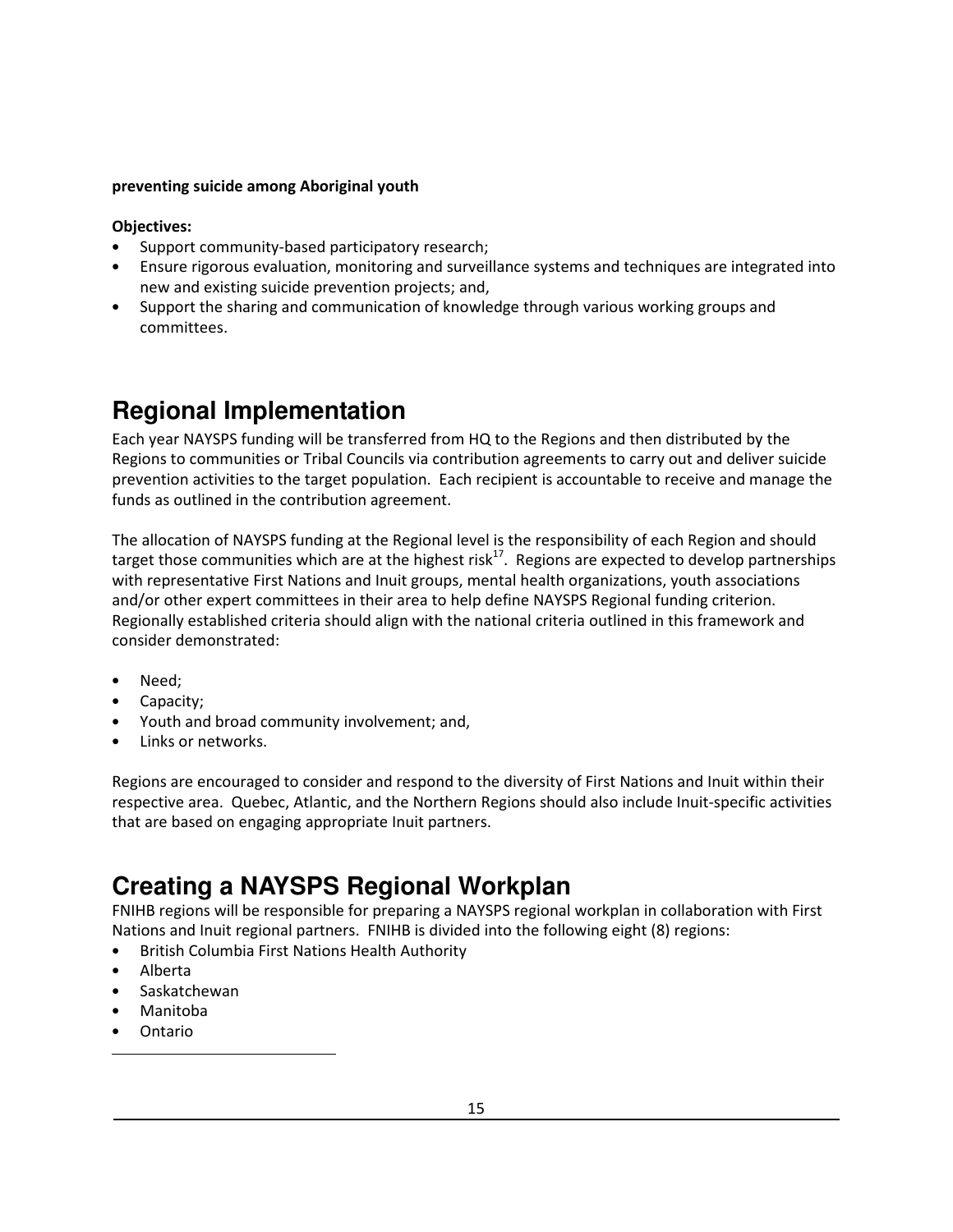• Quebec

<u>.</u>

- Atlantic (Newfoundland and Labrador, New Brunswick, Nova Scotia, and Prince Edward Island); and,
- Northern (Yukon, Northwest Territories, and Nunavut)

Each FNIHB region will determine, in collaboration with First Nations and Inuit stakeholders, the exact procedure to access and/or allocate regional NAYSPS funding; with the exception being self-government transfer agreements.

Depending on the Regional NAYSPS procedure established in each Region, First Nations or Inuit communities/organizations seeking to develop and carry out a NAYSPS program or activity may be requested to submit a proposal or workplan to the NAYSPS Regional office in their area. The proposal or workplan should:

- Include a detailed description of the types of suicide prevention focused activities they plan to deliver and for how long;
- Be consistent with the Strategy's objectives;
- Demonstrate that proposed projects/activity meet the needs and wants of the communities;
- Identify specific collaborations and/or partnerships that will help to further the objectives of the workplan;
- Show the participation of the Aboriginal community (especially youth) in the design, development, planning, and delivery of the activity;
- Emphasize lessons learned and progression in developing activities for continuing initiatives;
- Provide the rationale behind the proposed project/activity;
- Demonstrate how the project/activity complements the greater community workplan;
- Demonstrate youth support for the project(s) and activities;
- Include a detailed description of how the project will be monitored and evaluated;
- Demonstrate community capacity to start and deliver the project with available supports;
- Include a commitment to link with, use, and build on existing community assessments and health and wellness plans, if available;
- Illustrate how the projects and activities align with elements of the Strategy; and,
- Meet the national criteria outlined in this framework.

With the exception of Northern Region, FNIHB regions are responsible for reviewing and approving community workplans. Regions are responsible for documenting and being transparent about:

- How they are working and engaging with First Nations and Inuit to determine Regional priorities/allocations;
- What collaborative processes/criteria they are using to determine funding; and,
- Completing and submitting a final Regional workplan to FNIHB headquarters. The workplan should clearly describe how the Region plans to monitor NAYSPS activities for that fiscal year.

FNIHB-NAYSPS HQ will review and approve the regional workplans, except for those submitted by selfgoverning bodies<sup>18</sup>. There are separate NAYSPS Implementation Guides for First Nations and Inuit that:

• Outline the specific processes and delivery requirements of the prevention and promotion activities; and,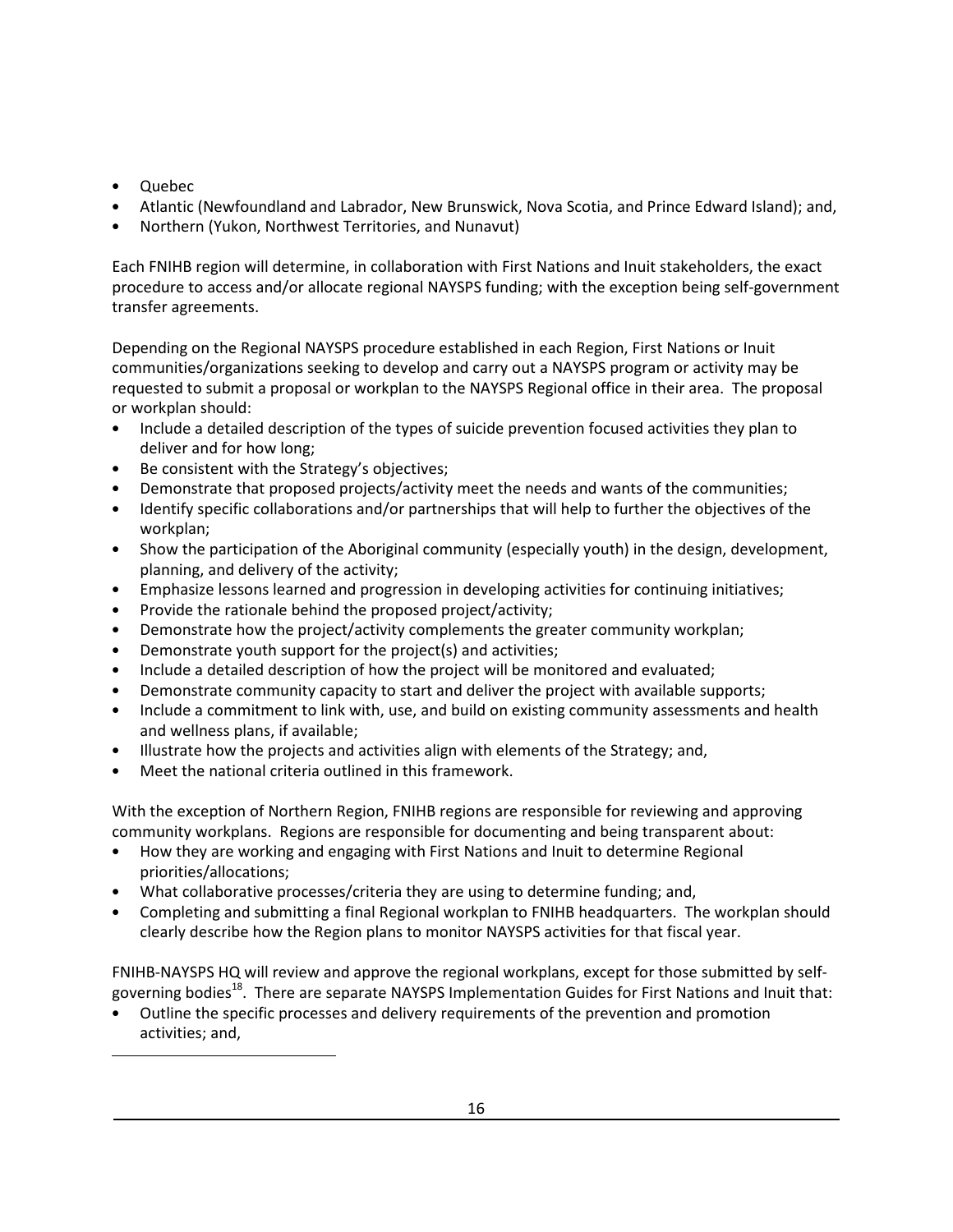• Respond to identified considerations and perspectives of the target populations.

## **Implementing the Strategy at the Community Level**

There are resources available to guide the implementation of the Strategy (NAYSPS Implementation Guides for First Nations and Inuit). The implementation guides are essential tools for carrying out the activities and tailoring it to the unique needs of communities. The framework and guides are interrelated and should be used together during the planning process, delivery, and evaluation. The documents were developed in partnership with the AFN and ITK's National Inuit Youth Council.

The Strategy should be carried out in a meaningful and consistent way that focuses on achieving results for communities. It is important that the Strategy address the issue of capacity at both the regional and community level. The implementation plan for the Strategy will ensure the greatest possible impact in terms of preventing suicide among Aboriginal youth.

### **Partnerships**

Through NAYSPS, there is an opportunity to build on and develop partnerships. For instance, since 2005/06, partnerships have been established at the national level with the AFN, ITK and their respective youth councils to provide guidance on the NAYSPS projects and activities being delivered on-reserve and in Inuit communities. It is important to build on these partnerships and ensure that appropriate links and collaborations are made.

For example, important national linkages have also been made with organizations such as:

- The Native Mental Health Association of Canada;
- Centre for Suicide Prevention;
- Mental Health Commission of Canada;
- Canadian Association of Suicide Prevention;
- Centre for Addictions and Mental Health;
- First Nations and Inuit youth councils; and,
- Other key organizations working on preventing suicide among Aboriginal youth.

Each region should continue working with its First Nations and/or Inuit partners to determine the most appropriate approach for the Strategy in that area. This could include (are not limited to):

- Splitting funds evenly across communities/Tribal Councils/Catchment area;
- Targeted investments that use monitoring and surveillance to determine those communities at risk; and/or,
- Call for proposals.

Communities should continue to:

- Form partnerships, share resources;
- Develop cost-effective programs; and,
- Utilize linkages with other federal and provincial or territorial efforts.

In all cases, activities must be: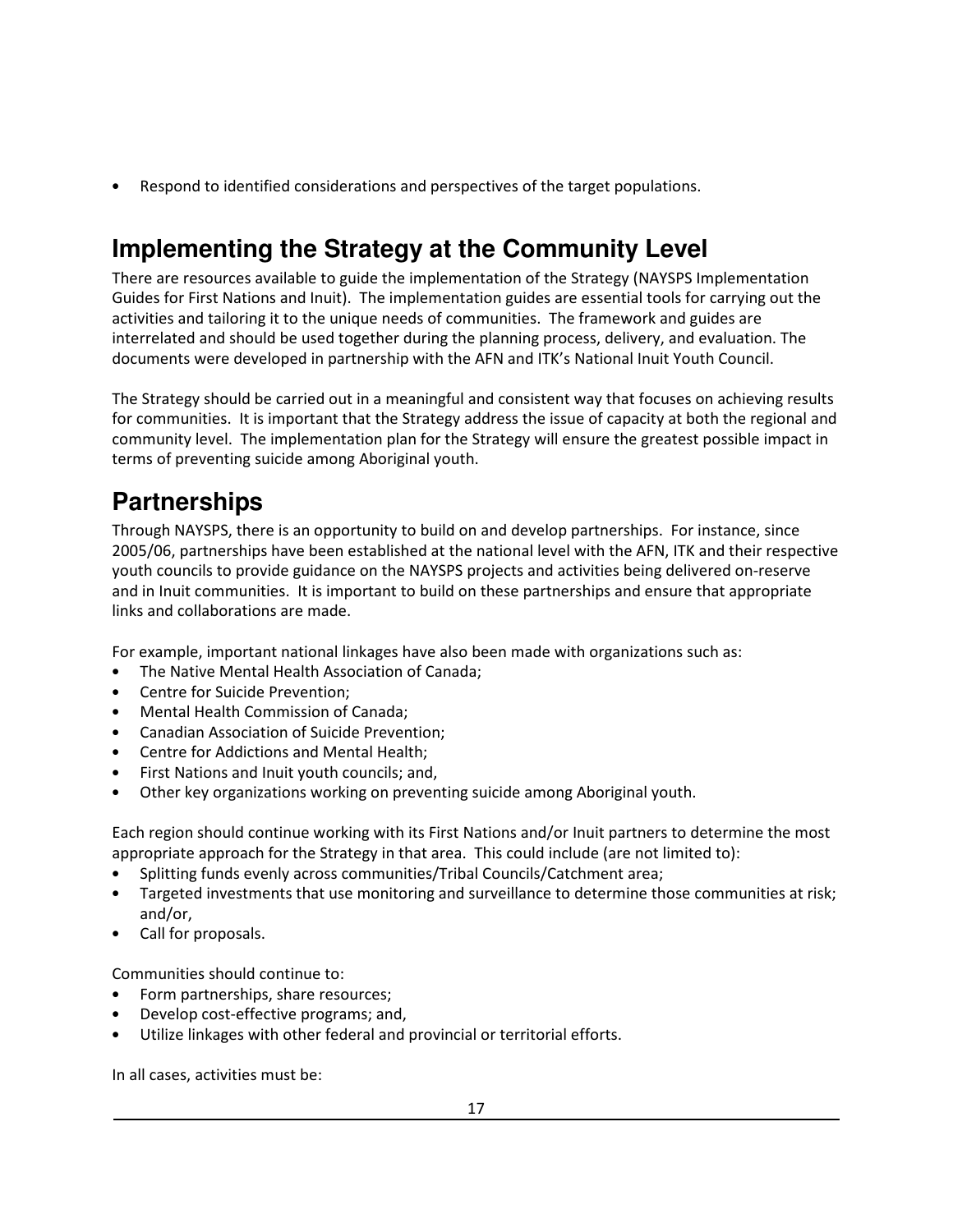- Culturally relevant and safe;
- Holistic; and,
- Designed and delivered either by, or in partnership with, First Nations and Inuit.

The Strategy recognizes and addresses the unique health and social needs of Aboriginal peoples. It considers traditional practices and methods whenever possible. Further links with key stakeholders will be maintained through committees and structures already in place. Strong links will be secured at the national level with other government departments through the Interdepartmental Working Group on Aboriginal Youth Suicide Prevention set up in 2010. The working group has representatives from:

- Aboriginal Affairs and Northern Development Canada;
- Correctional Services Canada;
- Human Resources and Social Development Canada;
- Canadian Heritage and Sport Canada;
- Royal Canadian Mounted Police;
- Justice Canada;
- Public Health Agency of Canada;
- Canadian Institutes for Health Research;
- Public Safety and Emergency Preparedness Canada; and,
- Statistics Canada.

The working group continues to:

- Share information, research and new knowledge on Aboriginal youth suicide prevention;
- Collaborate where possible on joint projects to develop and provide tools, training, and improved statistics; and,
- Work towards defining a more inter-sectoral approach to preventing suicide.

## **Eligible Expenditures**

As per the *Terms and Conditions for Primary Health Care Authority FNIHB Program*, a list of eligible expenses that fall under the *Health Promotion and Disease Prevention* sub-activity for *Mental Wellness* includes:

- Administration of the program;
- Staff salaries and benefits;
- Contracts related to planning, delivering, and evaluating the program;
- Staff travel;
- Office supplies;
- Accommodations;
- Printing;
- Staff training;
- Office equipment; and,
- Office furniture.

Other expenditures may be considered eligible based on a workplan. Expenditures and workplan items will be reviewed and approved by FNIHB- NAYSPS HQ. The program schedule within each contribution agreement provides a list of eligible activities and includes a clause that states "*all expenditures must be for the purpose of delivering specific activities as defined in the contribution agreement"*.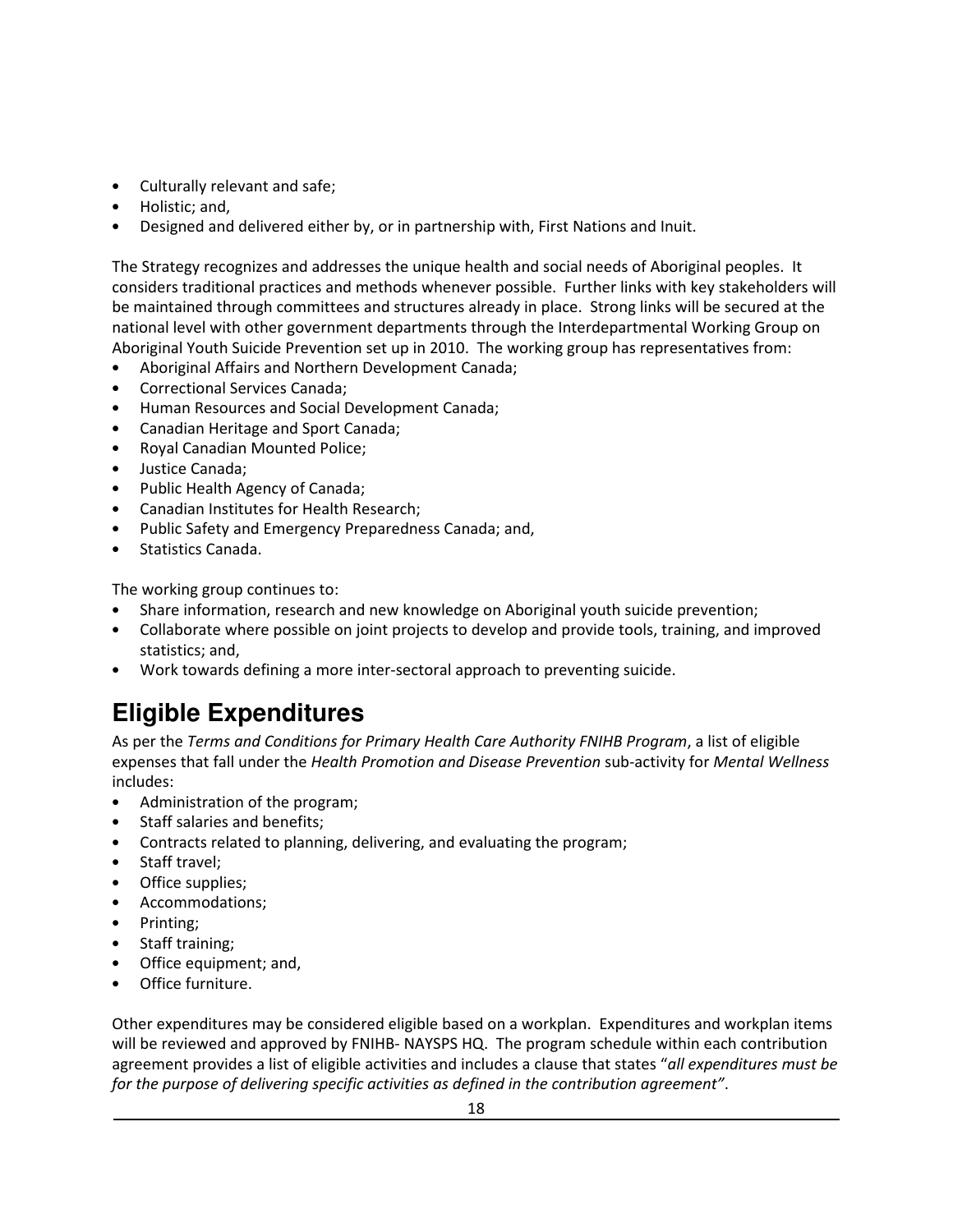### **Capital**

#### **Eligible Expenses**

Minor capital expenditures for operational requirements are permitted only if the estimate is in the workplan and has been approved by FNIHB-NAYSPS HQ. These include things such as:

- Computers;
- Software;
- Desks; and,
- Filing cabinets.

#### **Ineligible Expenses**

Major capital expenditures are not allowed as identified in the Treasury Board policy on capital. These include:

- Construction;
- Land;
- Buildings;
- Vehicles; and,
- Renovations.

In addition, NAYSPS will not fund activities or services that:

- Already fall under provincial or territorial jurisdictions, such as psychiatric assessments and counseling;
- Are already provided through other federal, provincial, or territorial programs (e.g. direct duplication); and,
- Are not directly related to the four components of the Strategy.

## **Audit and Evaluation**

All NAYSPS activities, if requested by the Minister, must participate in an audit or evaluation as outlined in the Terms and Conditions of Set and Community-Based Contribution Agreements, and in the NAYSPS Evaluation Framework(s). $^{19}$ 

### **Governance**

FNIHB-NAYSPS HQ will continue to work with the AFN and ITK to plan, carry out, and maintain the integrity of the Strategy. FNIHB regions should continue to work collaboratively with:

- Regional First Nations and/or Inuit organizations;
- Provinces and territories where possible; and,
- First Nations Health Authorities.

### **Service Providers**

Regions and communities are encouraged to form informal/formal partnerships with other services and programs in the community. For example, this could include:

• Community Health Nurse;

1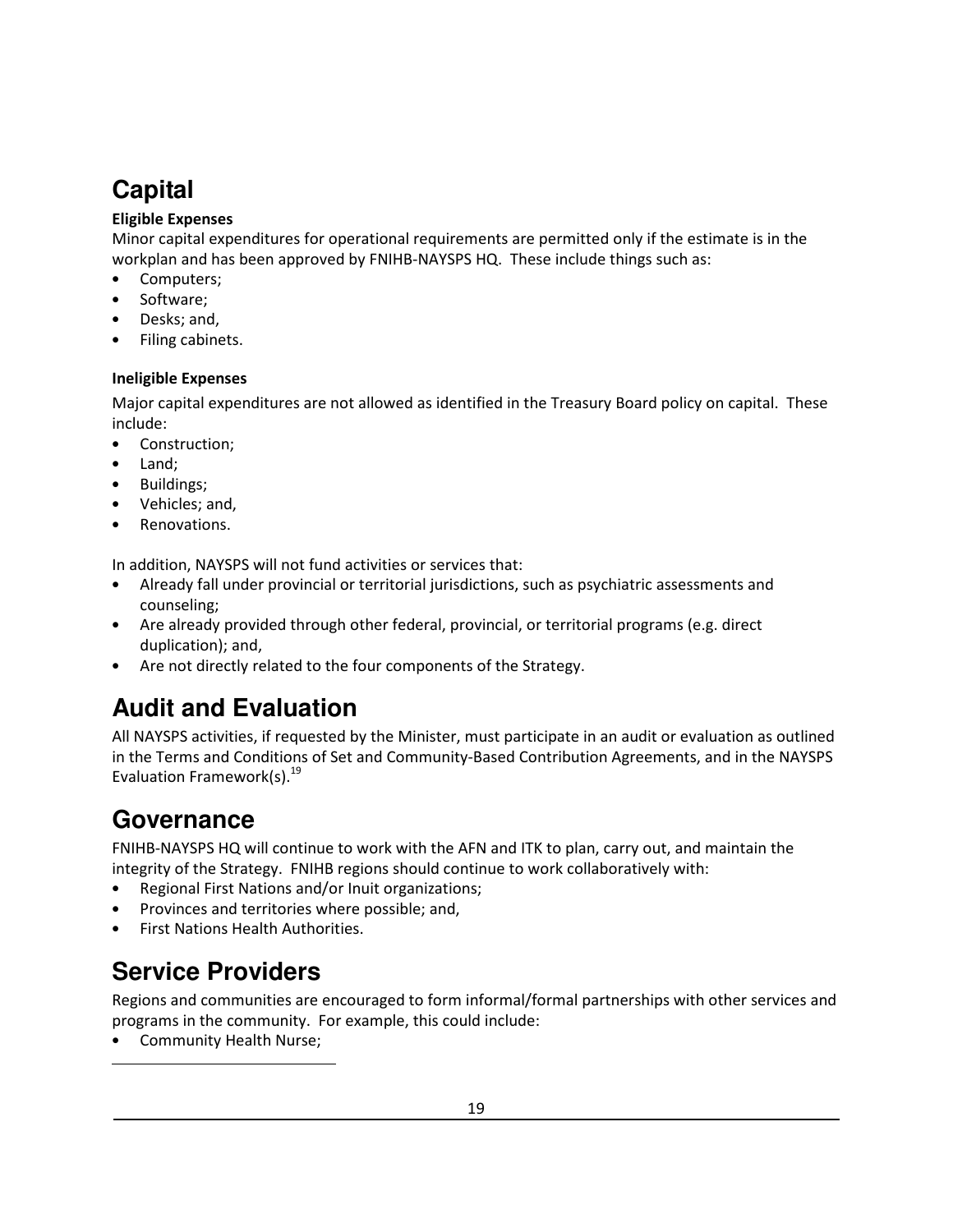- Psychologists;
- Mental health workers;
- Youth workers;
- Addictions workers (NNADAP);
- Social workers;
- Health director;
- Elders;
- Police;
- Non-government organizations;
- Teachers and educators; and,
- Program workers (e.g. Brighter Futures).

### **Disseminating Information about NAYSPS**

Regional Health Canada offices have information about the Strategy and Implementation Guides and can disseminate accordingly. When sharing information about the Strategy externally, communications about NAYSPS activities, successes, key partnerships, and other opportunities should respect community needs and language policies of the Government of Canada.

### **References**

1 Statistics Canada, 2009. http://www.statcan.gc.ca/pub/84f0209x/2009000/tablesectlist-listetableauxsecteng.htm

2 Navaneelan, T. 2012. Health at a Glance. *Suicide Rates: An Overview*. Data from the Canadian Vital Statistics Death Database 2009, Statistics Canada. http://www.statcan.gc.ca/pub/82-624-x/2012001/article/11696-eng.pdf

3 Kirmayer, L. et. al. 1994. Aboriginal Suicidal Behaviour Research: From Risk Factors to Culturally Sensitive Interventions. *Journal of Canadian Academic Child Adolescent Psychiatry*, 15(4): 159–167.

4 RCAP 1995, also cited in Special Report: Sayt K'uulm Goot – of one Heart, Preventing Aboriginal Youth Suicide through Youth and Community Engagement, Child and Youth Officer for British Columbia, 2005.

5 Peters, P.A., Oliver, L., & Kohen, D. E. 2013. *Mortality among children and youth in high percentage First Nations identity areas*, 2000-2002 and 2005-2007. Statistics Canada. http://www.rrh.org.au/publishedarticles/article\_print\_2424.pdf

6 Oliver, L., Peters, P.A., & Kohen, D.E. 1994-2008. *Mortality Rates among Children and Teenagers Living in Inuit Nunangat*. Statistics Canada. http://www.statcan.gc.ca/pub/82-003-x/2012003/article/11695-eng.htm

7 Schwartz, C., Waddell, C., Barican, J., Garland, O., Nightingale, L., & Gray-Grant, D. (2009). Preventing suicide in children and youth. *Children's Mental Health Research Quarterly,* 3(4), 1–24. Vancouver. BC: Children's Health Policy Centre, Faculty of Health Sciences, Simon Fraser University.